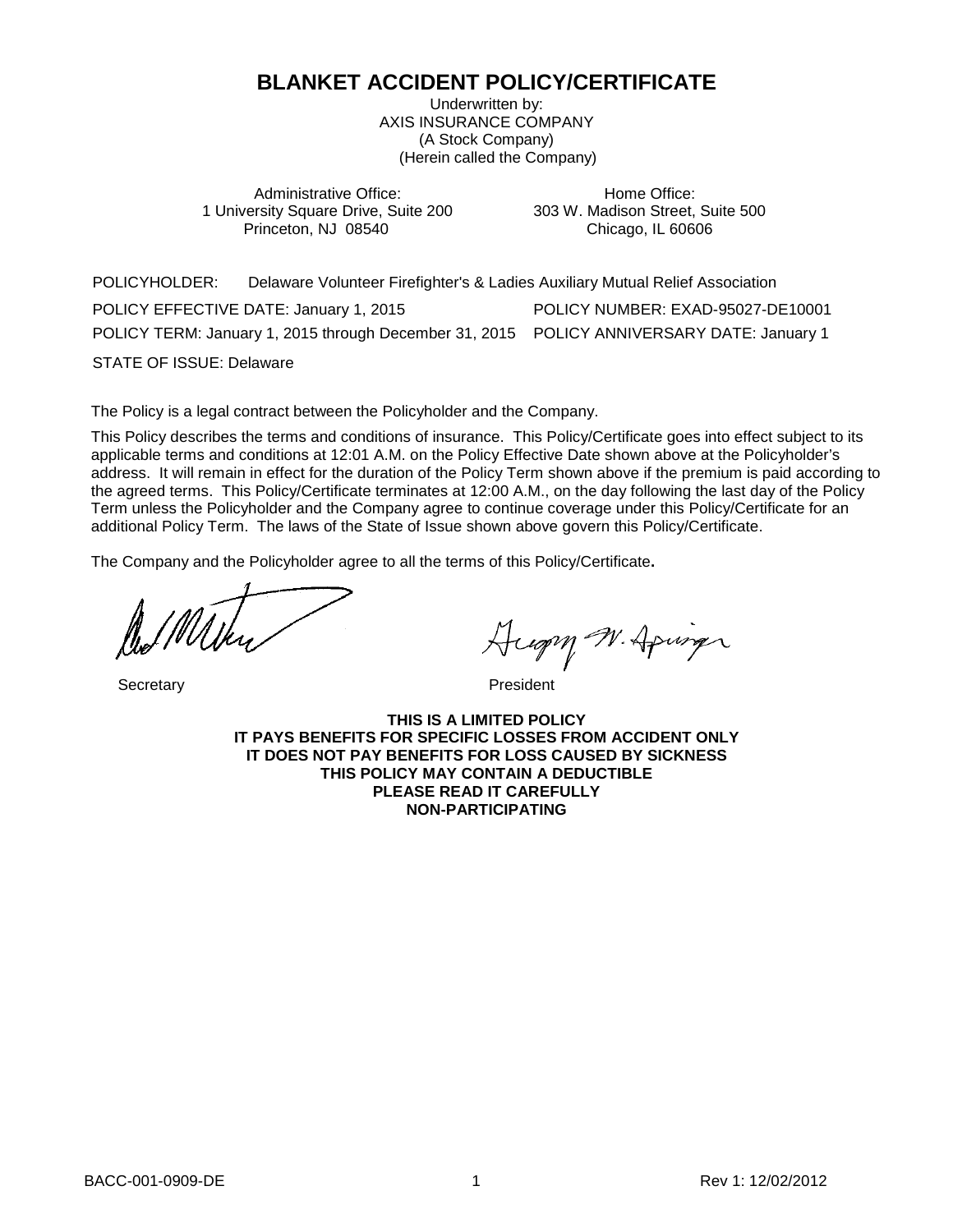## **Table of Contents**

| <b>SECTION</b> | <b>PAGE NUMBER</b> |
|----------------|--------------------|
|                |                    |
|                |                    |
|                |                    |
|                |                    |
|                |                    |
|                |                    |
|                |                    |
|                |                    |
|                |                    |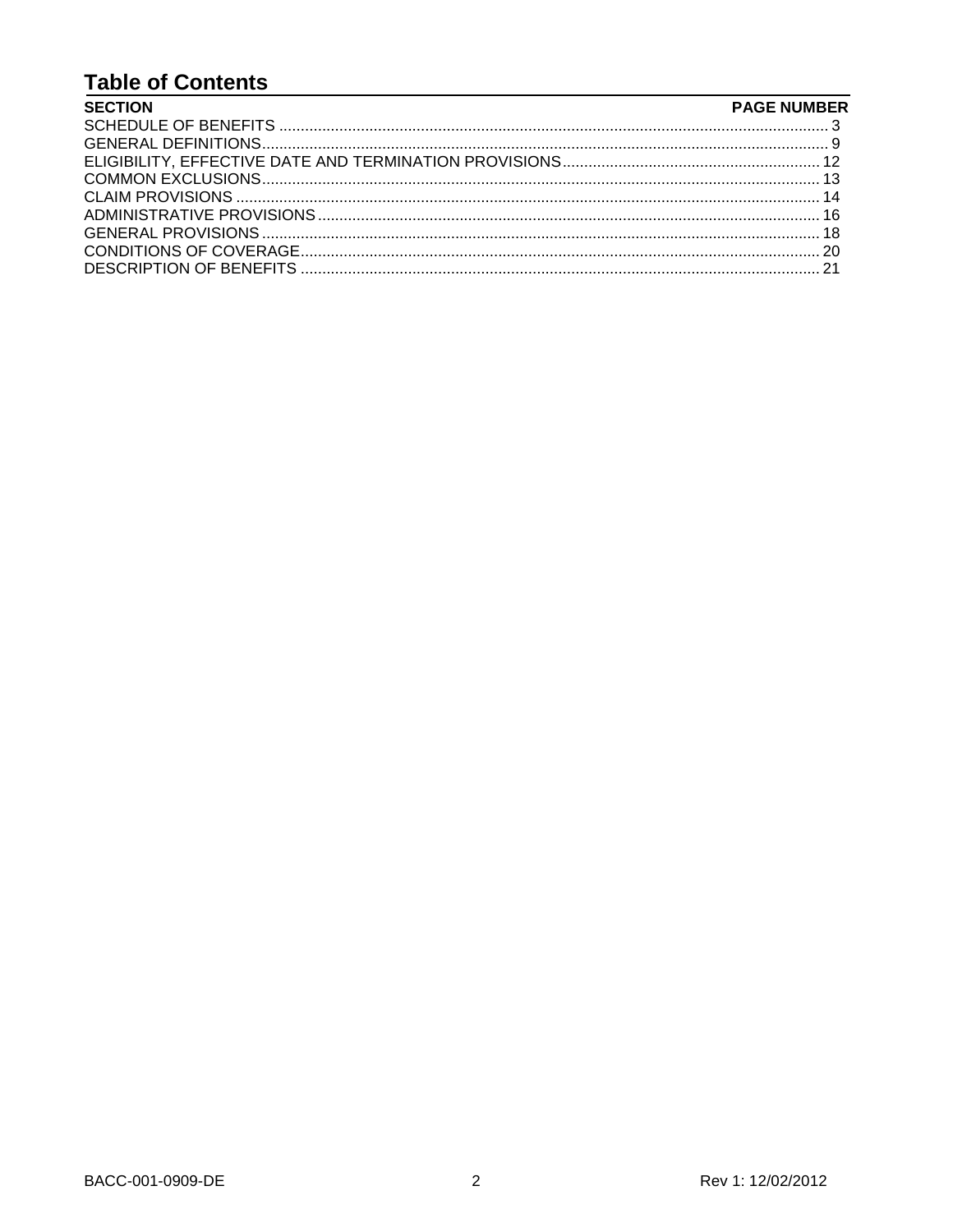### **SCHEDULE OF BENEFITS**

This Policy is intended to be read in its entirety. In order to understand all the conditions, exclusions and limitations applicable to its benefits, PLEASE READ ALL THE POLICY PROVISIONS CAREFULLY.

The *Schedule of Benefits* provides a brief outline of the coverage and benefits provided by this Policy. Please read the Conditions of Coverage and Description of Benefits sections for full details.

**Eligible Persons:** An Eligible Person is an individual who meets all of the requirements of one of the covered classes shown below:

|                                                                    | <b>Principal Sum</b> |
|--------------------------------------------------------------------|----------------------|
| <b>Class A</b><br>All Active Volunteer Members of the Policyholder | \$10,000             |
| <b>Class B</b><br>All Active Volunteer Members of the Policyholder | \$20,000             |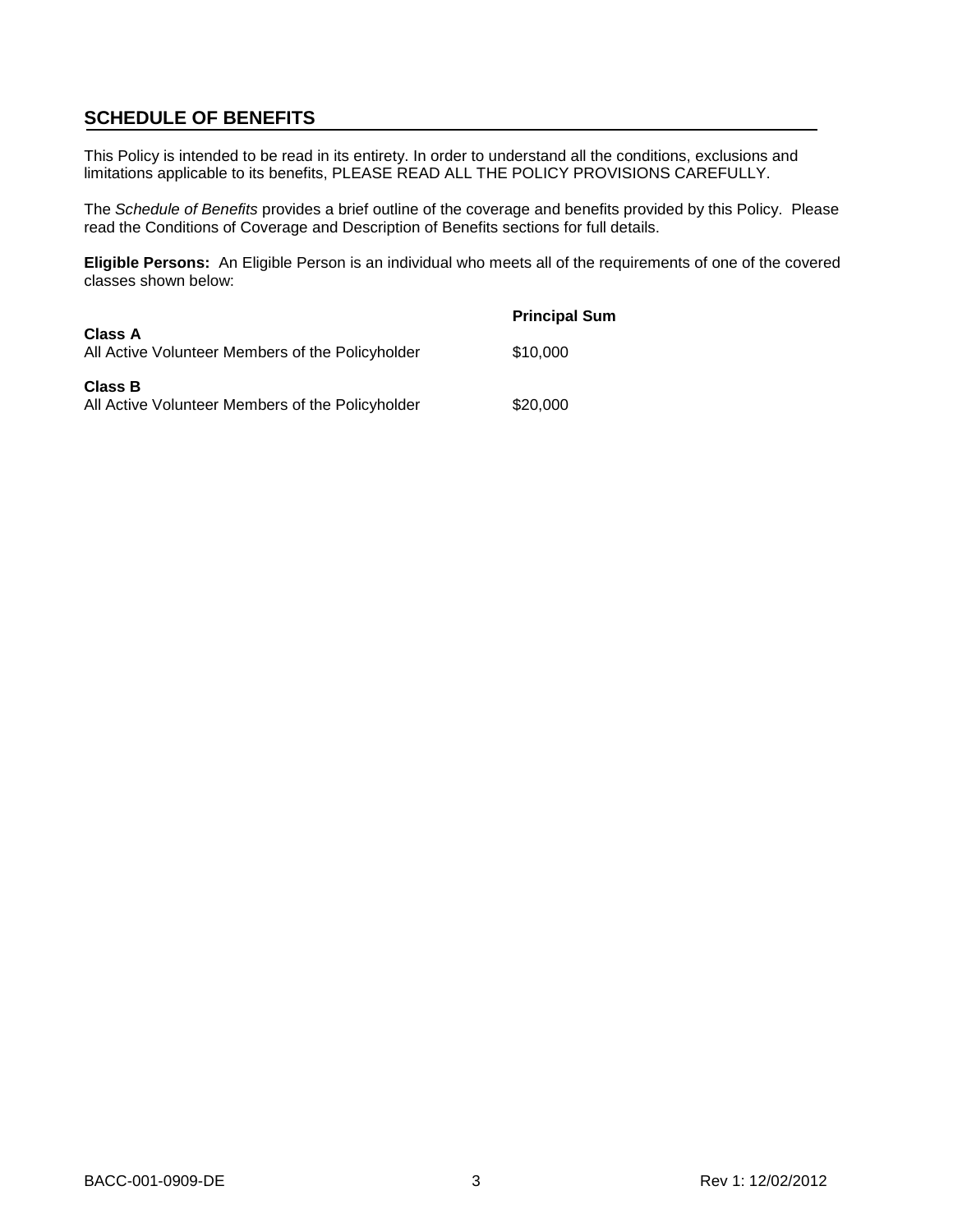### **CONDITIONS OF COVERAGE**

The benefits provided by this Policy will be paid, subject to applicable conditions, limitations and exclusions, under the following coverages:

### **Class A**

**24-HOUR BUSINESS AND PLEASURE COVERAGE**

**Class B**

### **LINE OF DUTY OCCUPATIONAL COVERAGE**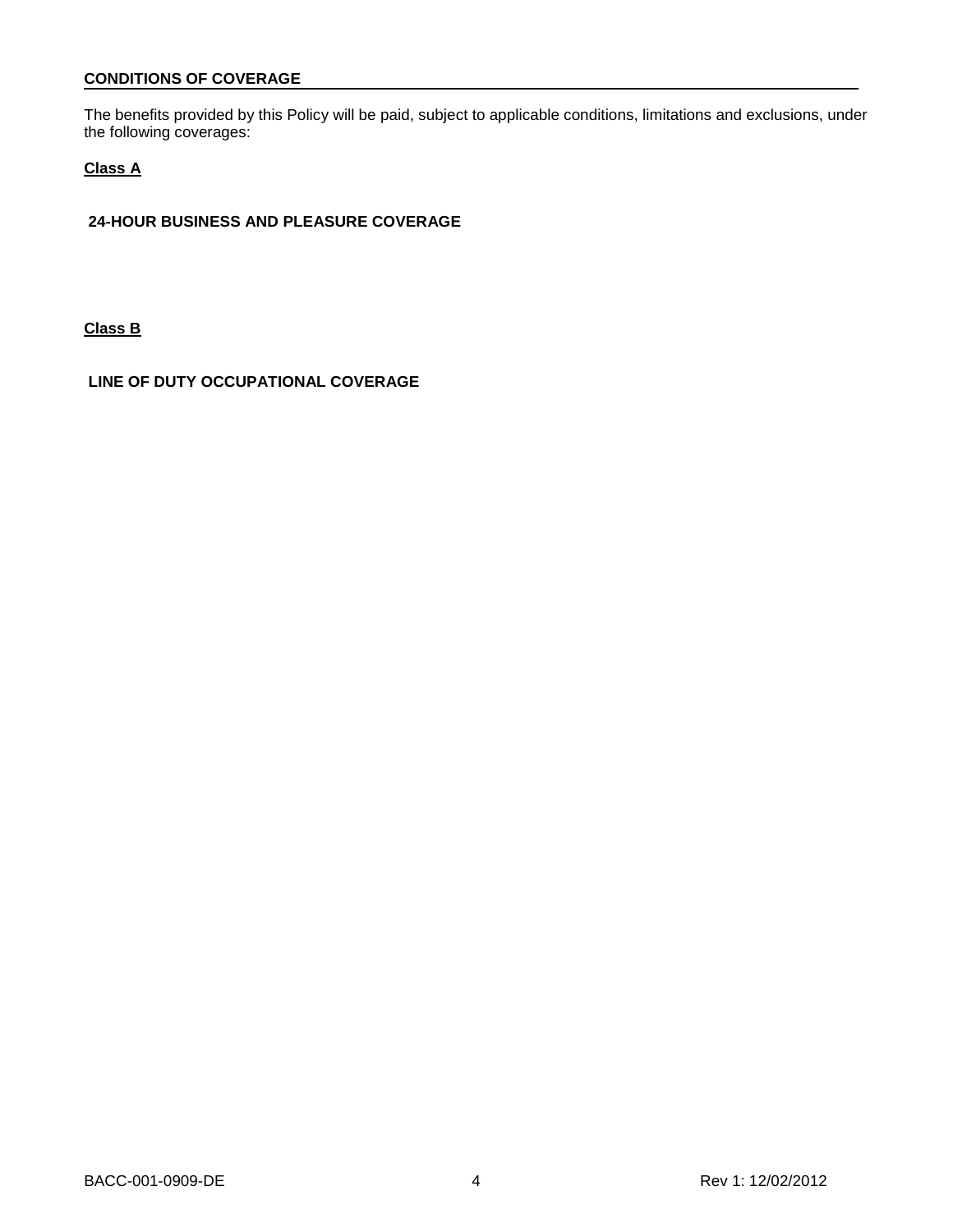### **Aggregate Limit of Indemnity**

Accidental Death and Dismemberment, Coma, Paralysis

#### **Applies to: Benefit Amount**

Ten times the Class A Principal Sum, not to exceed \$1,000,000

Not more than the Aggregate Limit of Indemnity specified above will be paid for all Covered Losses, Covered Accidents and Covered Injuries suffered by all Insured Persons as the result of any one Covered Accident that occurs under one of the Conditions of Coverage, as specified above. This Aggregate Limit of Indemnity is payable only once, should more than one Condition of Coverage apply, We will pay the greater amount. If this amount does not allow all Insured Persons to be paid the amounts this Policy otherwise provides, the amount paid will be the proportion of the Insured Person's loss to the total of all losses, multiplied by the Aggregate Limit of Indemnity.

### **ACCIDENTAL DEATH AND DISMEMBERMENT BENEFITS**

Covered Loss must occur within 365 days of the Covered Accident

### **Covered Loss Benefit Amount**

Loss of Life **100%** of the Principal Sum Loss of or Loss of Use of Two or More Hands or Feet 100% of the Principal Sum Loss of Sight in Both Eyes 100% of the Principal Sum Loss of Speech and Hearing in Both Ears 100% of the Principal Sum Loss of One Hand or Foot and Sight in One Eye 100% of the Principal Sum Loss of or Loss of Use of One Hand or Foot 50% of the Principal Sum Loss of Sight in One Eye 50% of the Principal Sum Loss of Speech 50% of the Principal Sum Loss of Hearing in Both Ears 60% of the Principal Sum Severance and Reattachment of One Hand or Foot 50% of the Principal Sum Loss of Thumb and Index Finger of the same Hand 25% of the Principal Sum Loss of all Four Fingers of the Same Hand Loss of all Toes of the Same Foot 25% of the Principal Sum 25% of the Principal Sum Loss of Thumb Loss of Index Finger Loss of Any Joint on Either Hand Loss of  $2^{nd}$ ,  $3^{rd}$ , or  $4^{th}$  Finger of Either Hand Loss of Large Toe of Either Foot Loss of a Joint of a Toe 25% of the Principal Sum 25% of the Principal Sum

### **Exposure and Disappearance Included**

6.25% of the Principal Sum 12.5% of the Principal Sum 5% of the Principal Sum 1% of the Principal Sum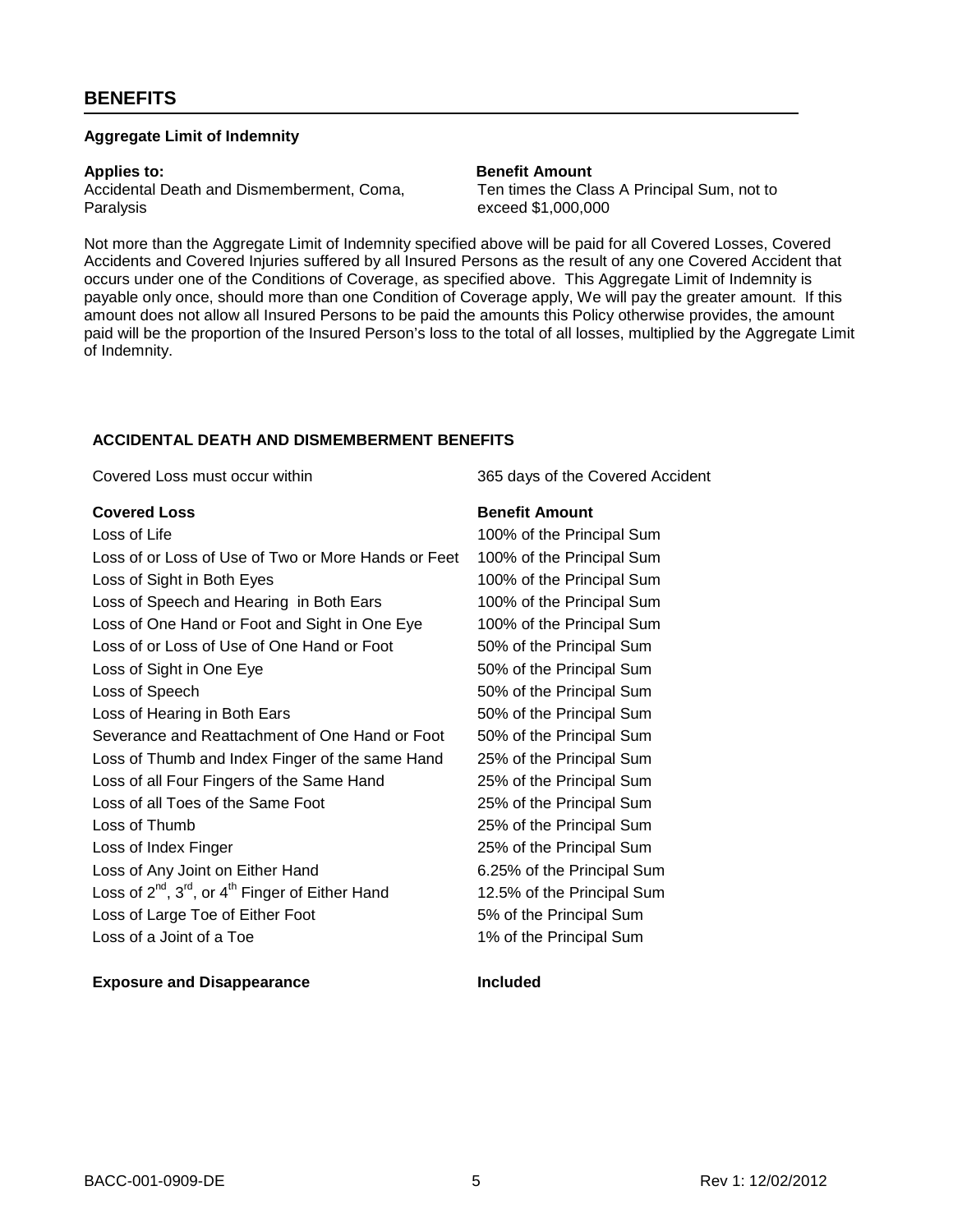### **BEREAVEMENT AND TRAUMA COUNSELING BENEFIT**

Benefit Amount **but a set of the session**  $$100$  per session Maximum Number of Sessions 10 Maximum Benefit per Covered Loss \$1,000

Counseling must occur within 30 days of the Accidental Death or Covered Loss

### **COMA BENEFIT**

Coma must occur within 30 days of the Covered Accident Benefit Amount 1% of the Principal Sum for the first 11 months, 100% in the  $12^{th}$  Month

### **FELONIOUS ASSAULT AND VIOLENT CRIME BENEFIT**

Covered Loss must occur within 365 days of the Covered Accident Benefits Amount 10% multiplied by the portion of the Benefit Amount applicable to the Covered Loss for Accidental Death and Dismemberment, Coma or Paralysis, subject to a Maximum Benefit of \$10,000

### **HOME ALTERATION AND VEHICLE MODIFICATION BENEFIT**

Home Alteration or Vehicle Modification must occur within **365 days of the Covered Loss 365** days of the Covered Loss Benefit Amount 10% multiplied by the portion of the Benefit Amount

applicable to the Covered Loss for Accidental Death and Dismemberment, Coma or Paralysis, as shown in the Schedule of Benefits subject to a Maximum Benefit of \$10,000

### **MEDICAL EVACUATION BENEFIT**

Benefit Amount 100% of the Usual and Customary Charges

### **PARALYSIS BENEFIT**

Benefit Amount

#### **REHABILITATION BENEFIT**

Covered treatment must occur within 365 days of the Covered Accident<br>Benefit Amount 365 days of the cortion of the

Paralysis must occur within 365 days of the Covered Accident

Quadriplegia 100% of the Principal Sum Paraplegia **Paraplegia** 75% of the Principal Sum Hemiplegia 50% of the Principal Sum Uniplegia 25% of the Principal Sum

> 10% multiplied by the portion of the Benefit Amount applicable to the Covered Loss for Accidental Death and Dismemberment, Coma or Paralysis, as shown in the Schedule of Benefits subject to a Maximum Benefit of \$10,000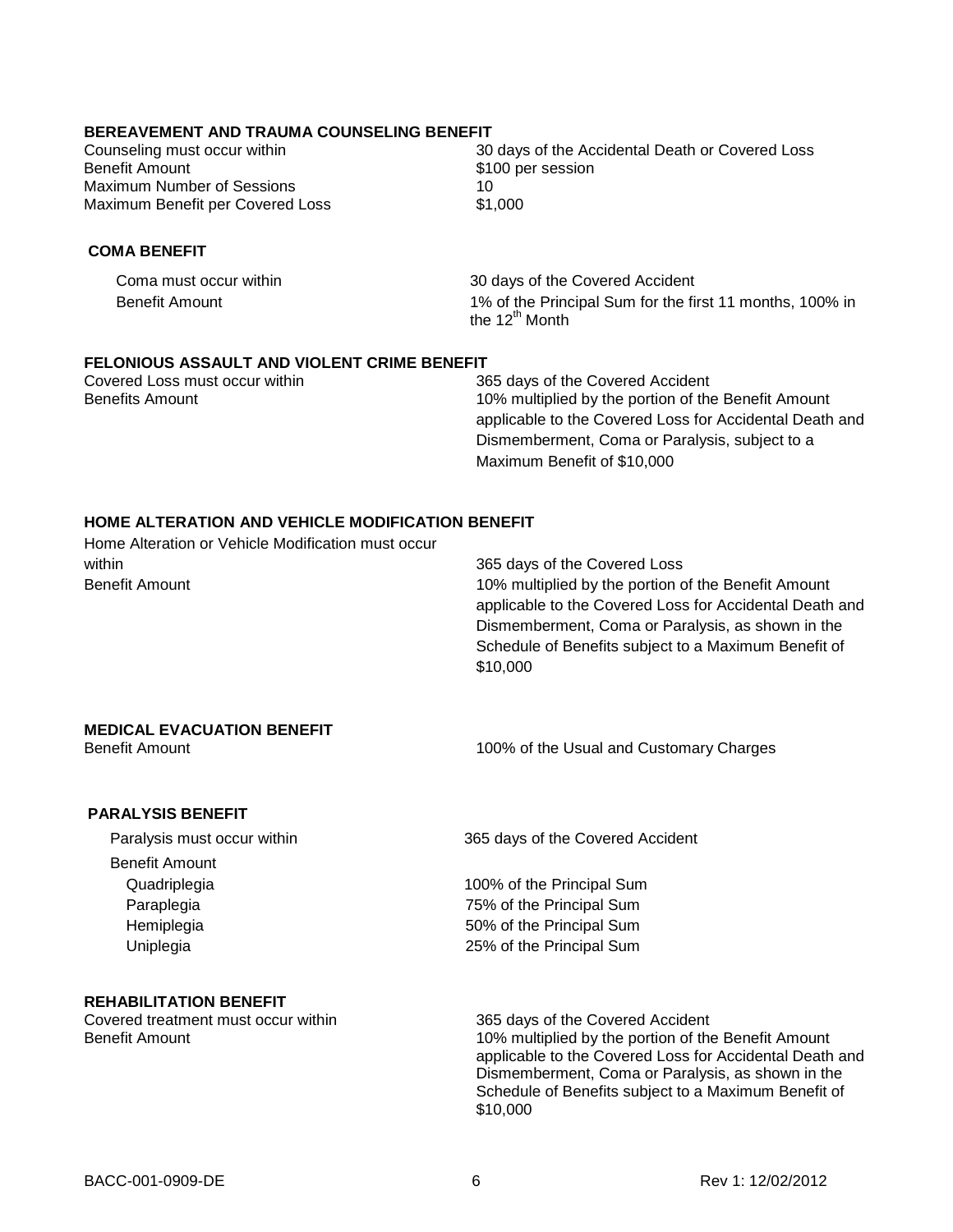### **REPATRIATION BENEFIT**

#### Benefit Amount 100% of Usual and Customary Charges

### **SEATBELT AND AIRBAG BENEFIT**

Default Benefit Amount \$1,000

Seatbelt Benefit Amount 25% of the Principal Sum subject to a Maximum Benefit of \$50,000 Airbag Benefit Amount 10% of the Principal Sum subject to a Maximum Benefit of \$25,000

### **ACCIDENTAL SEVERE BURN AND DISFIGUREMENT BENEFIT**

Benefit Amount

 75-100% Body Disfigurement 100% of the Principal Sum; subject to a maximum of \$100,000 50-74% Body Disfigurement 75% of the Principal Sum; subject to a maximum of \$100,000 25-49% Body Disfigurement 50% of the Principal Sum; subject to a maximum of \$100,000 10-24% Body Disfigurement 25% of the Principal Sum; subject to a maximum of \$100,000<br>third degree Burn Classification

### **BURIAL AND CREMATION BENEFIT**

Benefit Amount \$5,000

# **HEPATITIS OCCUPATIONAL OR ASSIGNED DUTIES ACCIDENT BENEFIT**

50% of the Principal Sum subject to a maximum of \$50,000

# **PROSTHESIS APPLIANCE BENEFIT**

Covered Loss must occur within 365 days of the Covered Accident<br>
Benefit Amount 365 days of the Covered Loss \$1,000 per Covered Loss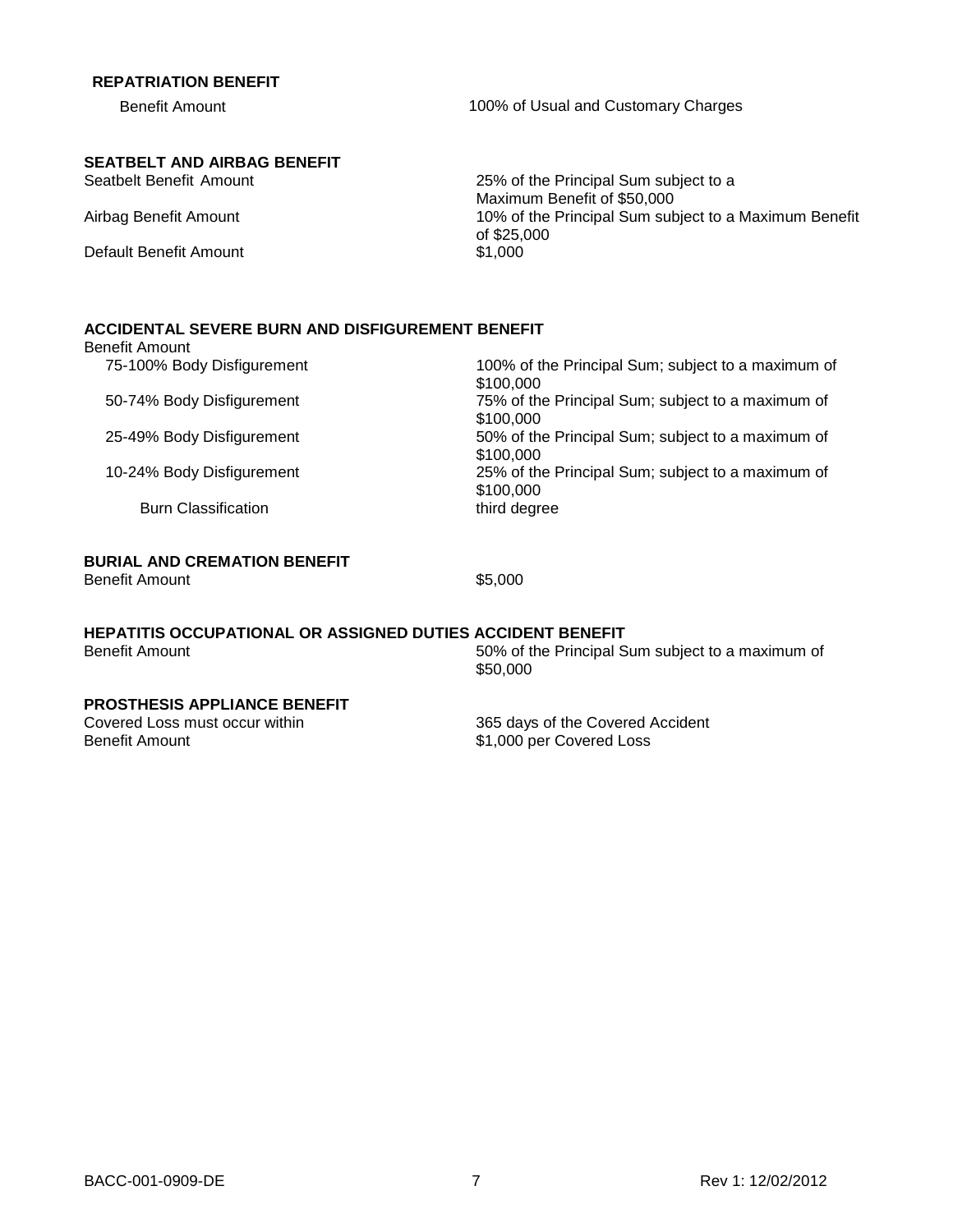### **PREMIUM RATE TABLE**

It is hereby agreed and understood that the premium amounts, and the manner in which premiums are due and payable, are as follows:

\$16,740.00 per year, due and payable for the Policy Term, which is also the premium rate guarantee period. The initial premium rate guarantee and any premium rate guarantee applicable to renewal are subject to the Cancellation and Premium Rate Change sections of the Administrative Provisions of this Policy.

Mode of Premium Payment Annually

Premium Due Date Policy Effective Date

Initial Premium \$16,740.00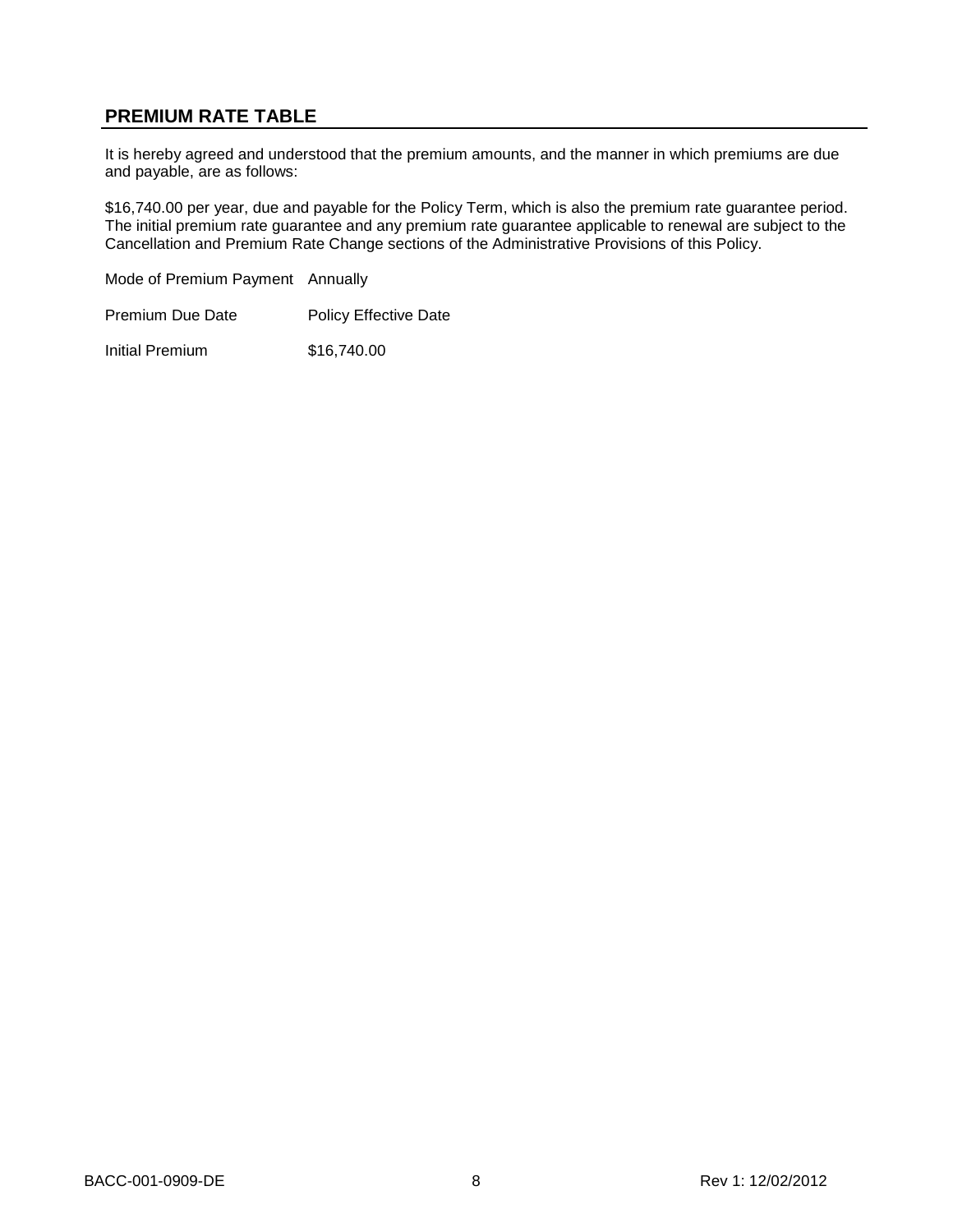### **GENERAL DEFINITIONS**

Please note that certain words used in this Policy have specific meanings. The words defined below and capitalized within the text of this Policy have the meanings set forth below.

| <b>Accident or Accidental</b>                           | means a sudden, unexpected, specific and abrupt event that occurs by<br>chance at an identifiable time and place while the Insured Person is<br>covered under this Policy.                                                                                                                                                                                                                                                                                                                                                                                                                                                                                                                                       |
|---------------------------------------------------------|------------------------------------------------------------------------------------------------------------------------------------------------------------------------------------------------------------------------------------------------------------------------------------------------------------------------------------------------------------------------------------------------------------------------------------------------------------------------------------------------------------------------------------------------------------------------------------------------------------------------------------------------------------------------------------------------------------------|
| Aircraft                                                | means a vehicle which:<br>1. has a valid Airworthiness Certificate; and<br>2. is being flown by a pilot with a valid license to operate the Aircraft.                                                                                                                                                                                                                                                                                                                                                                                                                                                                                                                                                            |
| <b>Airworthiness Certificate</b>                        | means a "Standard" Airworthiness Certificate issued by the Federal<br>Aviation Agency of the United States of America or its equivalent issued<br>by the governmental authority having jurisdiction over civil aviation in the<br>country of registry.                                                                                                                                                                                                                                                                                                                                                                                                                                                           |
| <b>Calendar Year</b>                                    | means January 1 <sup>st</sup> through December 31 <sup>st</sup> of any year.                                                                                                                                                                                                                                                                                                                                                                                                                                                                                                                                                                                                                                     |
| <b>Common Carrier or Public</b><br>Conveyance           | means:<br>1. a Conveyance, including Aircraft, licensed for hire to carry fare-<br>paying passengers; or<br>a transport Aircraft operated by the Air Mobility Command of the<br>2.<br>United States of America or similar air transport service of another<br>country.                                                                                                                                                                                                                                                                                                                                                                                                                                           |
| Conveyance                                              | means a motorized craft, vehicle or mode of transportation licensed or<br>registered by a governmental authority.                                                                                                                                                                                                                                                                                                                                                                                                                                                                                                                                                                                                |
| <b>Covered Accident</b>                                 | means an Accident that results in a Covered Loss during the Policy<br>Term.                                                                                                                                                                                                                                                                                                                                                                                                                                                                                                                                                                                                                                      |
| <b>Covered Activity or</b><br><b>Covered Activities</b> | means any activity that is shown in the Schedule of Benefits and:<br>1. takes place under one of the Conditions of Coverage specified in the<br>Schedule of Benefits; and<br>2. is sponsored, organized, scheduled or otherwise provided by the<br>Policyholder.                                                                                                                                                                                                                                                                                                                                                                                                                                                 |
| <b>Covered Expenses</b>                                 | means expenses actually incurred by or on behalf of an Insured Person<br>for treatment, services and supplies covered by this Policy. A Covered<br>Expense is deemed to be incurred on the date treatment, service or<br>supply that gave rise to the expense or the charge, was rendered or<br>obtained.                                                                                                                                                                                                                                                                                                                                                                                                        |
| <b>Covered Injury</b>                                   | means Accidental bodily injury: (1) which is sustained by an Insured<br>Person as a direct result of an unintended, unanticipated Covered<br>Accident that is external to the body and that occurs while the injured<br>person's coverage under the Policy is in force; (2) which results directly<br>and independently from all other causes from a Covered Accident; and<br>(3) which occurs while such person is participating in a Covered Activity.<br>The Covered Injury must be caused through Accidental means. All<br>injuries sustained by an Insured Person in any one Covered Accident,<br>including related conditions and recurrent symptoms of these injuries,<br>are considered a single injury. |
| <b>Covered Loss</b>                                     | means a loss which meets the requisites of one or more benefits, and<br>results from a Covered Accident, Covered Injury or Covered Activity.                                                                                                                                                                                                                                                                                                                                                                                                                                                                                                                                                                     |
| <b>Eligible Person</b>                                  | means an individual as defined in the Schedule of Benefits.                                                                                                                                                                                                                                                                                                                                                                                                                                                                                                                                                                                                                                                      |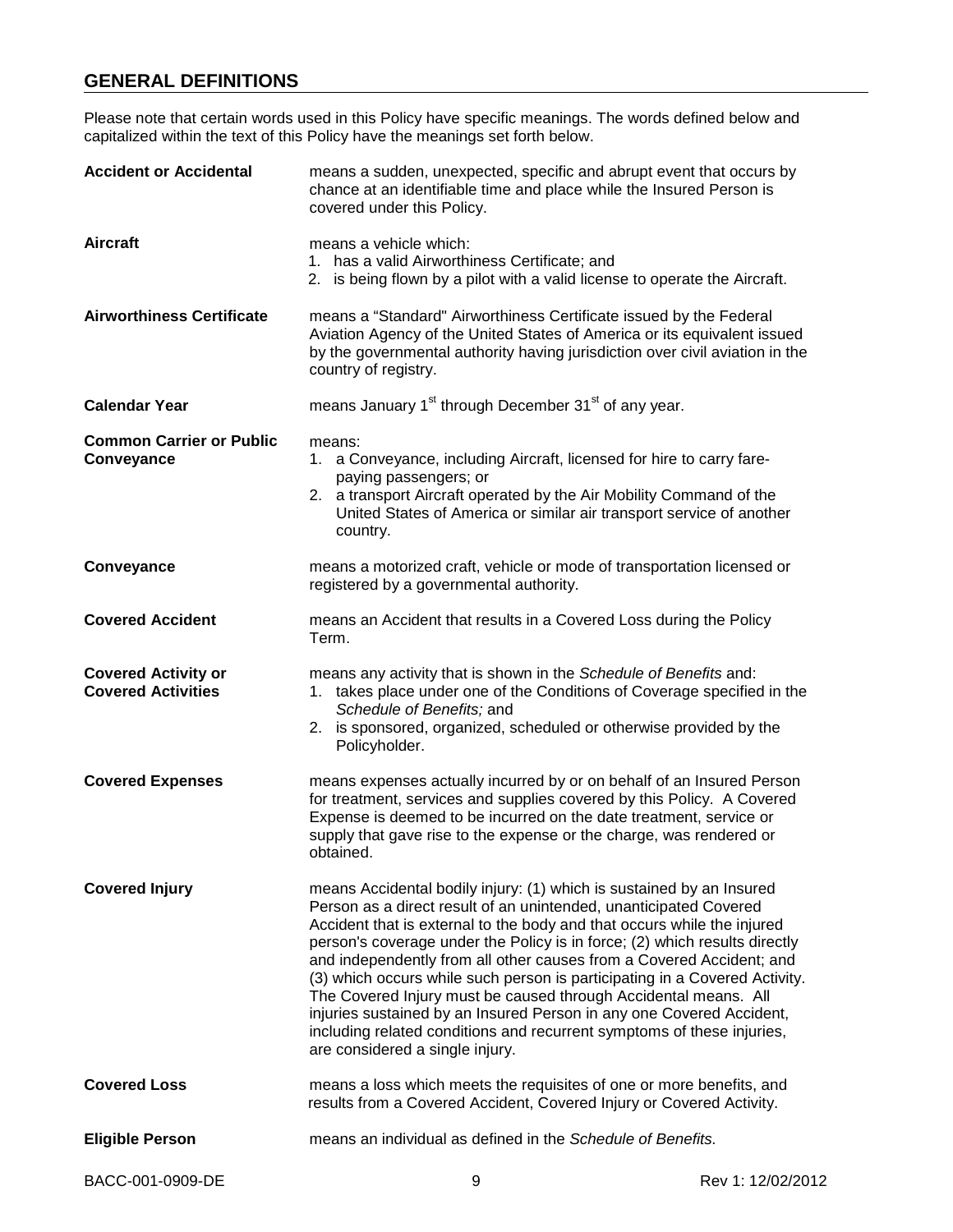| He, His, Him                                                                   | refers to any individual, male or female.                                                                                                                                                                                                                                                                                                                                                                                                                                                                                                                                                                                                   |
|--------------------------------------------------------------------------------|---------------------------------------------------------------------------------------------------------------------------------------------------------------------------------------------------------------------------------------------------------------------------------------------------------------------------------------------------------------------------------------------------------------------------------------------------------------------------------------------------------------------------------------------------------------------------------------------------------------------------------------------|
| Hospital                                                                       | means an institution that meets all of the following:<br>it is licensed as a Hospital pursuant to applicable law;<br>1.<br>it is primarily and continuously engaged in providing medical care<br>2.<br>and treatment to sick and injured persons;<br>3. it is managed under the supervision of a staff of medical doctors;<br>it provides 24-hour nursing services by or under the supervision of a<br>4.<br>graduate registered Nurse (R.N.);<br>5. it has medical, diagnostic and treatment facilities, with major surgical<br>facilities on its premises, or available on a prearranged basis; and<br>it charges for its services.<br>6. |
| <b>Hospital Confined, Hospital</b><br><b>Stay or Confined to a</b><br>Hospital | means a stay of 24 or more consecutive hours as a registered resident<br>bed-patient in a Hospital. Separate Hospital Stays due to the same<br>Covered Accident will be treated as one Hospital Stay unless separated<br>by at least 30 days.                                                                                                                                                                                                                                                                                                                                                                                               |
| <b>Immediate Family Member</b>                                                 | means a person who is related to the Insured Person in any of the<br>following ways: Spouse, brother-in-law, sister-in-law, daughter-in-law,<br>son-in-law, mother-in-law, father-in-law, parent (includes stepparent),<br>brother or sister (includes stepbrother or stepsister), or child (includes<br>legally adopted or stepchild).                                                                                                                                                                                                                                                                                                     |
| Inpatient                                                                      | means confined overnight as a registered bed patient in a Hospital or<br>other medical facility where at least one day's room and board is<br>charged. The confinement must be on the advice of a Physician.                                                                                                                                                                                                                                                                                                                                                                                                                                |
| <b>Insured Person</b>                                                          | means an Eligible Person, as defined in the Schedule of Benefits, for<br>whom required premium has been paid when due and for whom<br>coverage under this Policy remains in force.                                                                                                                                                                                                                                                                                                                                                                                                                                                          |
| <b>Medically Necessary</b>                                                     | means medical services that: (1) are essential for diagnosis, treatment or<br>care of the Covered Injury for which it is prescribed or performed; (2)<br>meets generally accepted standards of medical practice; and (3) are<br>ordered by a Physician and performed under His care, supervision or<br>order.                                                                                                                                                                                                                                                                                                                               |
| <b>Nurse</b>                                                                   | means a licensed graduate Registered Nurse (R.N.) or a Licensed<br>Practical Nurse (L.P.N.) who is not:<br>1. the Insured Person;<br>2. an Immediate Family Member of either the Insured Person or the<br>Insured Person's Spouse;<br>3. a person living in the Insured Person's household; or<br>4. a person employed or retained by the Policyholder.                                                                                                                                                                                                                                                                                     |
| <b>Outpatient</b>                                                              | means an Insured Person who is a patient and is not hospitalized<br>overnight but who visits a Hospital, clinic, or associated facility for<br>diagnosis or treatment.                                                                                                                                                                                                                                                                                                                                                                                                                                                                      |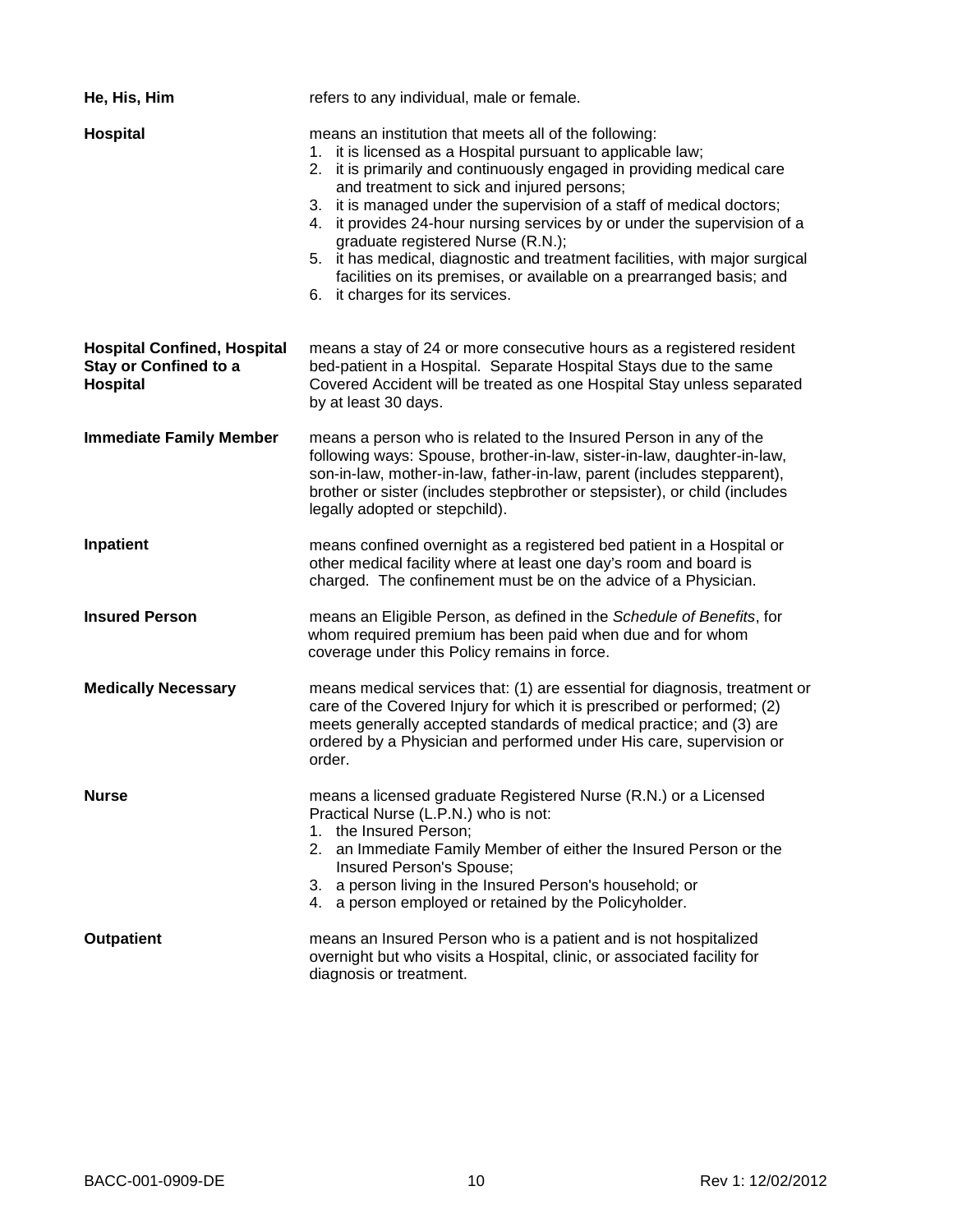| Physician                                       | means a licensed health care provider practicing within the scope of his<br>license and rendering care and treatment to the Insured Person that is<br>appropriate for the condition and locality, and who is not:<br>the Insured Person;<br>1.<br>2. an Immediate Family Member of either the Insured Person or the<br>Insured Person's Spouse;<br>3. a person living in the Insured Person's household;<br>4. a person employed or retained by the Policyholder; or<br>5. a person providing homeopathic, aroma-therapeutic, or herbal<br>therapeutic services. |
|-------------------------------------------------|------------------------------------------------------------------------------------------------------------------------------------------------------------------------------------------------------------------------------------------------------------------------------------------------------------------------------------------------------------------------------------------------------------------------------------------------------------------------------------------------------------------------------------------------------------------|
| Policyholder                                    | means the entity, named on this Policy's face page, to which the<br>Company issues this Policy.                                                                                                                                                                                                                                                                                                                                                                                                                                                                  |
| <b>Policy Term</b>                              | means the time period defined for the Policyholder shown on this<br>Policy's face page.                                                                                                                                                                                                                                                                                                                                                                                                                                                                          |
| <b>Private Passenger</b><br><b>Automobile</b>   | means a validly registered, four wheel private passenger car, including<br>Policyholder-owned cars, campers, motor homes, station wagons, sport<br>utility vehicles, pick-up trucks and van-type cars that are not licensed<br>commercially or being used for commercial purposes. Any vehicle being<br>used as a taxi cab, bus or other Public Conveyance will not be<br>considered a Private Passenger Automobile.                                                                                                                                             |
| <b>Scheduled Airlines or</b><br><b>Aircraft</b> | means any carrier holding a certificate, license or similar authorization<br>for civilian scheduled air transport issued by the country of the Aircraft's<br>registry, and which, in accordance with that authorization flies, maintains<br>and publishes schedules and tariffs for regular passenger service<br>between named cities at regular and specified times, but only if the<br>Aircraft is then used for any regular or chartered flight operated by such<br>carrier.                                                                                  |
| <b>Spouse</b>                                   | means the Insured Person's lawful spouse.                                                                                                                                                                                                                                                                                                                                                                                                                                                                                                                        |
| <b>Usual and Customary</b><br>Charge            | means the average amount charged by most providers for treatment,<br>service or supplies in the geographic area where the treatment, service<br>or supply is provided.                                                                                                                                                                                                                                                                                                                                                                                           |
| We, Us, Our                                     | means AXIS Insurance Company.                                                                                                                                                                                                                                                                                                                                                                                                                                                                                                                                    |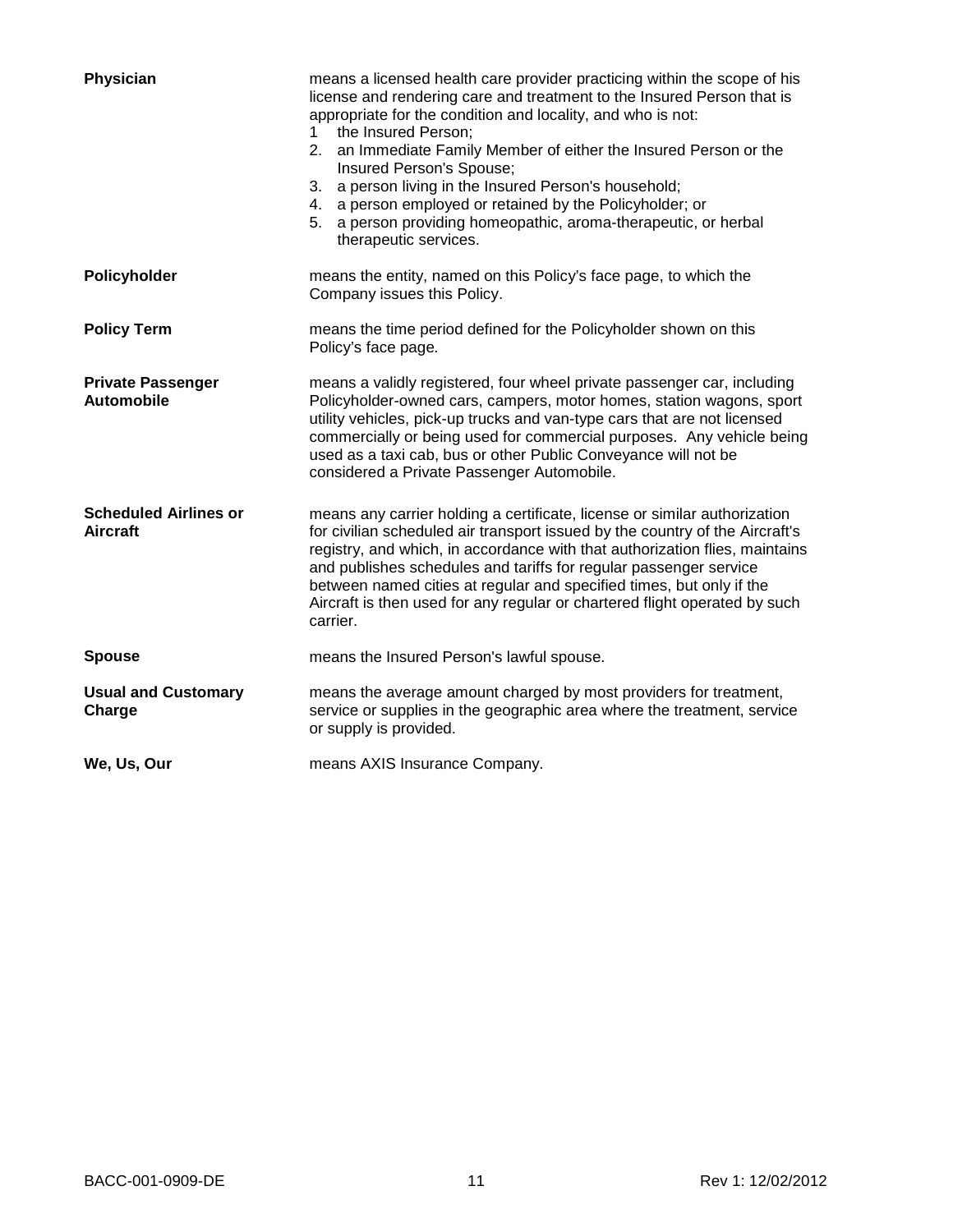## **ELIGIBILITY, EFFECTIVE DATE AND TERMINATION PROVISIONS**

| <b>Eligibility</b>               | A person is eligible for insurance under this Policy when He meets the<br>definition of Eligible Person shown in the Schedule of Benefits. An<br>Eligible Person may be insured under only one covered class, even<br>though He may be eligible under more than one covered class.                                                                                                |
|----------------------------------|-----------------------------------------------------------------------------------------------------------------------------------------------------------------------------------------------------------------------------------------------------------------------------------------------------------------------------------------------------------------------------------|
| <b>Effective Date of Changes</b> | Any increase or decrease in the amount of insurance for the Insured<br>Person resulting from a change in benefits provided by this Policy or a<br>change in the Insured Person's covered class will take effect on the date<br>of such changes.                                                                                                                                   |
| <b>Policy Effective Date</b>     | The Company agrees to provide Accident insurance benefits described<br>in this Policy in consideration of the Policyholder's application and<br>payment of the Premium when due. Insurance begins on the Policy<br>Effective Date shown on this Policy's first page.                                                                                                              |
| <b>Termination of Insurance</b>  | Insurance for the Insured Person will end on the earliest of:<br>1. the date the person is no longer in an Eligible Class;<br>2. the end of the period for which the last premium is made; or<br>3. the date this Policy ends.                                                                                                                                                    |
|                                  | Termination does not affect a claim for a Covered Loss due to a Covered<br>Accident that occurs before the termination date. However, in no<br>instance will benefits extend beyond the earliest of:<br>1. the end of the Benefit Period; and<br>2. the date benefits equal to any applicable benefit limit or maximums,<br>as shown in the Schedule of Benefits, have been paid. |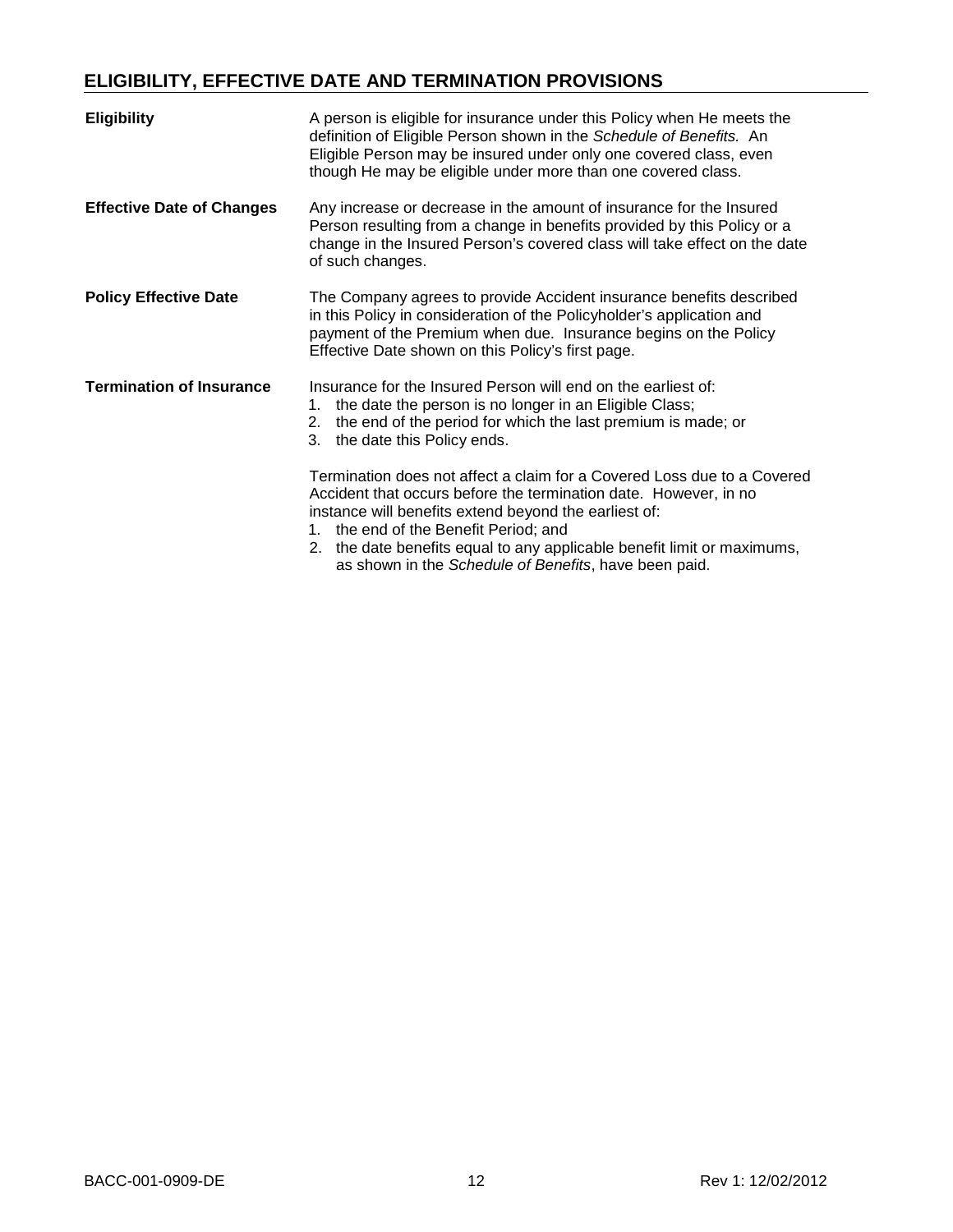### **COMMON EXCLUSIONS**

In addition to any benefit or coverage specific exclusion, benefits will not be paid for any loss which directly or indirectly, in whole or in part, is caused by or results from any of the following unless coverage is specifically provided for by name in the Description of Benefits Section or Conditions of Coverage Section:

- 1. intentionally self-inflicted injury, suicide, or any attempt while sane or insane;
- 2. commission or attempt to commit a felony or an assault;
- 3. commission of or active participation in a riot or insurrection;
- 4. declared or undeclared war or act of war or any act of declared or undeclared war unless specifically provided by this Policy;
- 5. flight in, boarding or alighting from an Aircraft or any craft designed to fly above the Earth's surface, except as:
	- a. a fare-paying passenger on a regularly scheduled commercial or charter airline;
	- b. a passenger in a non-scheduled, private Aircraft used for pleasure purposes with no commercial intent during the flight; or
	- c. a passenger in a Military Aircraft flown by the air mobility command or its foreign equivalent;
- 6. travel in any Aircraft owned, leased operated or controlled by the Policyholder, or any of its subsidiaries or affiliates. An Aircraft will be deemed to be "controlled" by the Policyholder if the Aircraft may be used as the Policyholder wishes for more than 10 straight days, or more than 15 days in any year;
- 7. sickness, disease, bodily or mental infirmity, bacterial or viral infection or medical or surgical treatment thereof, (including exposure, whether or not Accidental, to viral, bacterial or chemical agents) whether the loss results directly or non directly from the treatment except for any bacterial infection resulting from an Accidental external cut or wound or Accidental ingestion of contaminated food;
- 8. voluntary ingestion of any narcotic, drug, poison, gas or fumes, unless prescribed or taken under the direction of a Physician and taken in accordance with the prescribed dosage;
- 9. an Accident if the Insured Person is the operator of a motor vehicle and does not possess a valid motor vehicle operator's license, unless: (a) the Insured Person holds a valid learners permit and (b) the Insured Person is receiving instruction from a driver's education instructor;
- 10. medical or surgical treatment, diagnostic procedure, administration of anesthesia, or medical mishap or negligence, including malpractice unless it occurs during treatment of a Covered Injury; or
- 11. benefits will not be paid for services or treatment rendered by any person who is:
	- a. employed or retained by the Policyholder;
	- b. living in the Insured Person's household;
	- c. an Immediate Family Member of either the Insured Person or the Insured Person's Spouse; or
	- d. the Insured Person.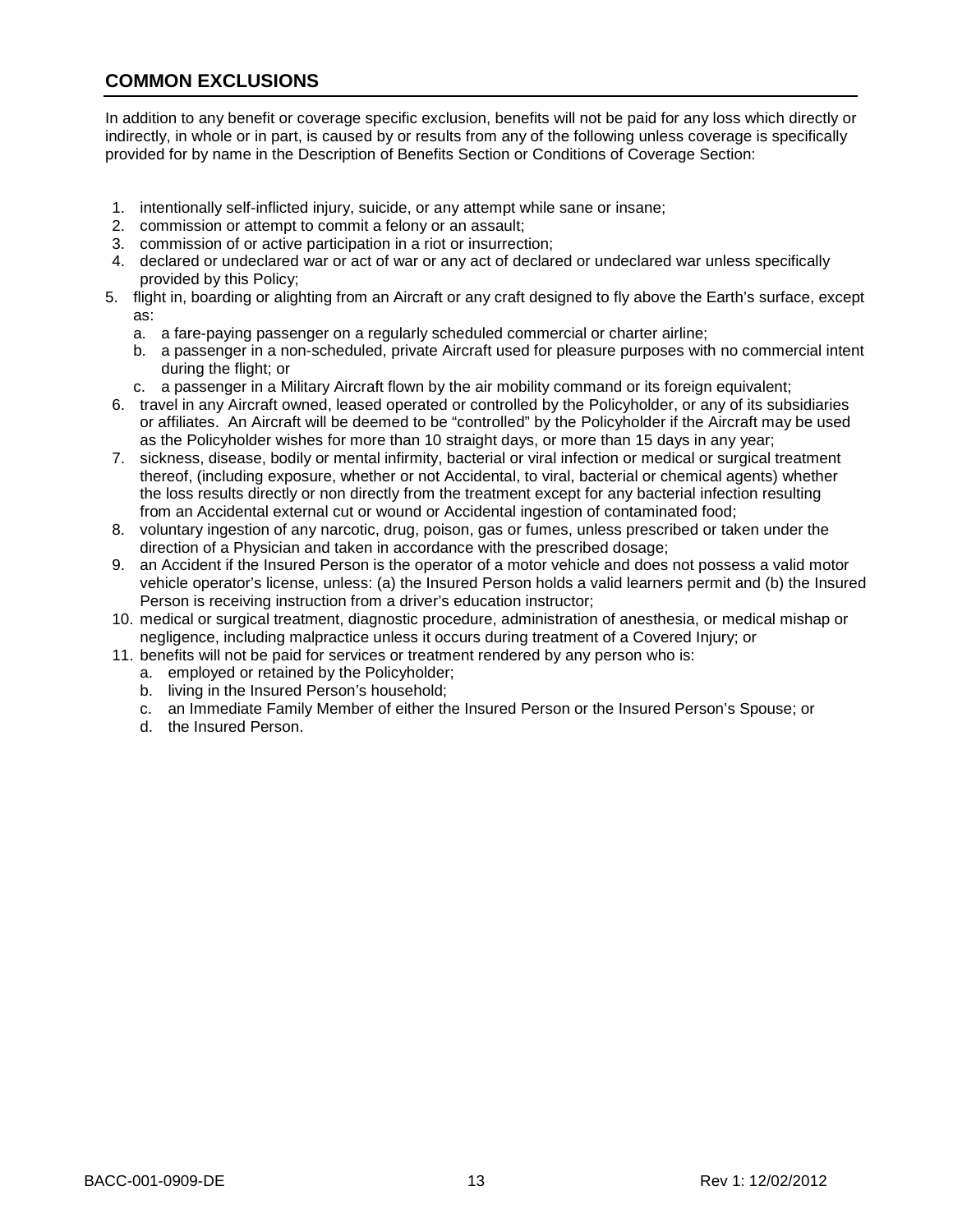| <b>Beneficiary</b>       | If more than one person is named as beneficiary, the interests of each will<br>be equal unless the Insured Person has specified otherwise. The share<br>of any beneficiary who does not survive the Insured Person will pass<br>equally to any surviving beneficiaries unless otherwise specified.                                                                                                                                                                                                                                                                                                                                                                                                                                       |
|--------------------------|------------------------------------------------------------------------------------------------------------------------------------------------------------------------------------------------------------------------------------------------------------------------------------------------------------------------------------------------------------------------------------------------------------------------------------------------------------------------------------------------------------------------------------------------------------------------------------------------------------------------------------------------------------------------------------------------------------------------------------------|
|                          | If there is no named beneficiary or surviving beneficiary, or if the Insured<br>Person dies while benefits are payable to Him, the Company may make<br>direct payment to the first surviving class of the following classes of<br>persons:<br>1. Spouse;<br>2. child or children;<br>3. parents;<br>4. siblings; or<br>5. estate of the Insured Person.                                                                                                                                                                                                                                                                                                                                                                                  |
| <b>Claim Forms</b>       | The Company or its designated authorized agent will send claim forms to<br>the claimant upon receipt of a written notice of claim. If such forms are<br>not sent within 15 days after the Company received notice of claim, the<br>claimant will be deemed to have met the proof of loss requirements upon<br>submitting, within the time fixed in the Policy for filing proof of loss, written<br>proof covering the occurrence, the character and the extent of the loss for<br>which the claim is made. The notice should include the Insured Person's<br>name, the Policyholder's name and the Policy Number. Any forms that<br>may be required to be provided under this subsection may be provided in<br>electronic or paper form. |
| <b>Notice of Claim</b>   | Written notice of claim must be given to the Company or its designated<br>authorized agent within 30 days after the occurrence or commencement<br>of the Insured Person's Covered Loss, or as soon thereafter as<br>reasonably possible. Notice given by or on behalf of the claimant to the<br>Company or its designated authorized agent, with information sufficient to<br>identify the Insured Person, is deemed notice to the Company. Any<br>notices that may be required to be provided under this subsection may be<br>provided in electronic or paper form.                                                                                                                                                                     |
| <b>Payment of Claims</b> | All benefits will be paid in United States currency. Upon receipt of due<br>written proof of death, payment for loss of life of an Insured Person will be<br>made to the Insured Person's beneficiary as described in the Beneficiary<br>Provision and these Claim Provisions.                                                                                                                                                                                                                                                                                                                                                                                                                                                           |
|                          | Upon receipt of due written proof of loss, payments for all losses, except<br>loss of life, will be made to (or on behalf of, if applicable) the Insured<br>Person suffering the loss. If an Insured Person dies before all payments<br>due have been made, the amount still payable will be paid to His<br>beneficiary as described in the Beneficiary Provision.                                                                                                                                                                                                                                                                                                                                                                       |
|                          | If any payee is a minor or is not competent to give a valid release for the<br>payment, the payment will be made to a parent, guardian, or other person<br>actually supporting Him. If the payee has no legal guardian for His<br>property, a payment not exceeding \$1,000 may be made, at the<br>Company's option, to any relative by blood or connection by marriage of<br>the payee, who, in the Company's opinion, has assumed the custody and<br>support of the minor or responsibility for the incompetent person's affairs.                                                                                                                                                                                                      |
|                          | Any payment the Company makes in good faith fully discharges liability to<br>the extent of the payment made.                                                                                                                                                                                                                                                                                                                                                                                                                                                                                                                                                                                                                             |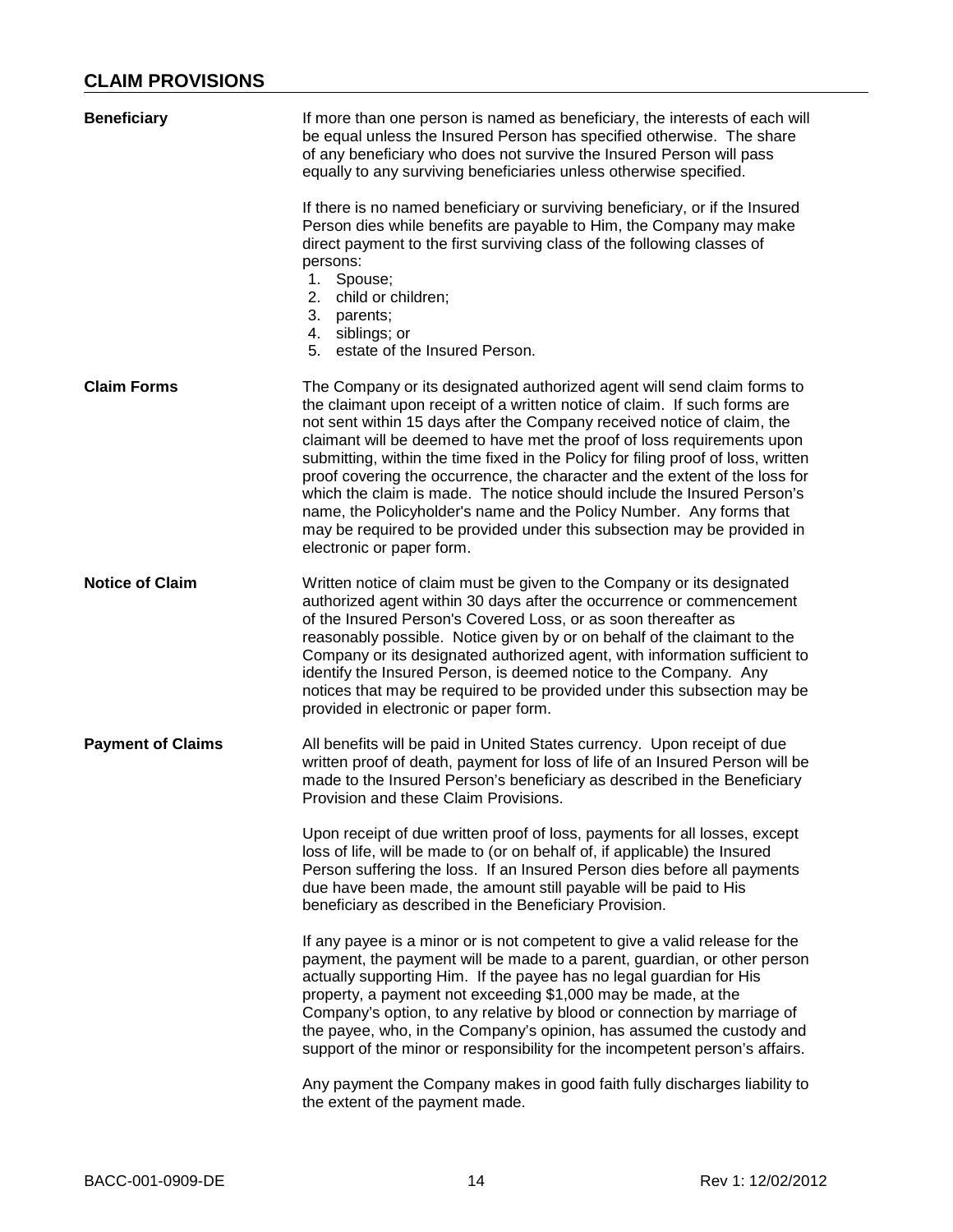| <b>Time of Payment of Claims</b>                  | Benefits payable under the Policy for any loss other than loss for which<br>the Policy provides any periodic payment will be paid immediately upon<br>receipt of due written proof of the loss. Subject to the Company's receipt<br>of due written proof of loss, all accrued benefits for loss for which the<br>Policy provides periodic payment will be paid at the expiration of each<br>month during the continuance of the period for which the Company is<br>liable and any balance remaining unpaid upon termination of liability will<br>be paid immediately upon receipt of such proof.                                                                                                                                                                                                                                                                                                                                                                                                                                                                        |
|---------------------------------------------------|-------------------------------------------------------------------------------------------------------------------------------------------------------------------------------------------------------------------------------------------------------------------------------------------------------------------------------------------------------------------------------------------------------------------------------------------------------------------------------------------------------------------------------------------------------------------------------------------------------------------------------------------------------------------------------------------------------------------------------------------------------------------------------------------------------------------------------------------------------------------------------------------------------------------------------------------------------------------------------------------------------------------------------------------------------------------------|
| <b>Conditional Claim Payment</b>                  | If the Insured Person incurs expenses for Covered Injuries and in Our<br>opinion a third party may be liable, the Company will pay benefits if the<br>Insured Person first agrees in writing to refund the lesser of:<br>1. the amount the Company actually paid for such expenses; and<br>2. the amount actually received from the third party, regardless of<br>whether the amount is for such expenses, and the third party's liability<br>is determined and satisfied whether by settlement, judgment,<br>arbitration or otherwise. However, if the third party's liability is<br>satisfied in an amount less than the benefits paid under this Policy,<br>the Company will pay the difference.                                                                                                                                                                                                                                                                                                                                                                     |
| <b>Legal Actions</b>                              | No action at law or in equity will be brought to recover benefits under this<br>Policy less than 60 days after satisfactory proof of loss has been<br>furnished as required by this Policy. No such action will be brought after<br>expiry of the applicable statute of limitations from the time proof of loss is<br>required to be furnished under this Policy.                                                                                                                                                                                                                                                                                                                                                                                                                                                                                                                                                                                                                                                                                                       |
| <b>Physical Examination And</b><br><b>Autopsy</b> | The Company, at its own expense, has the right and opportunity to<br>examine the Insured Person when and as often as the Company may<br>reasonably require while a claim is pending and to make an autopsy in<br>case of death, where it is not prohibited by law.                                                                                                                                                                                                                                                                                                                                                                                                                                                                                                                                                                                                                                                                                                                                                                                                      |
| <b>Proof of Loss</b>                              | Written proof of loss must be furnished to the Company within 90 days<br>after the date of the Covered Loss. In the case of a claim for loss of time<br>for disability, written proof of such loss must be furnished to the Company<br>within 90 days after the commencement of the period for which the<br>Company is liable. If the loss is one for which the Policy requires<br>continuing eligibility for periodic benefit payments, subsequent written<br>proofs of eligibility must be furnished at such intervals as may reasonably<br>be required. Failure to furnish proof within the time required neither<br>invalidates nor reduces any claim if it was not reasonably possible to<br>furnish proof within such time, provided such proof is furnished as soon<br>as reasonably possible and in no event, except in the absence of legal<br>capacity of the claimant, later than one year from the time proof is<br>otherwise required. Any forms that may be required to be provided under<br>this subsection may be provided in electronic or paper form. |
| Subrogation                                       | The Company has the right to recover all payments including future<br>payments, which the Company has made, or will be obligated to pay in<br>the future, to the Insured Person from anyone liable for the Covered Loss.<br>If the Insured Person recovers from anyone liable for the Covered Loss,<br>the Company will be reimbursed first from such recovery to the extent of<br>the Company's payments to the Insured Person. The Insured Person<br>agrees to assist the Company in preserving its rights against those<br>responsible for such loss, including but not limited to, signing subrogation<br>forms supplied by the Company.                                                                                                                                                                                                                                                                                                                                                                                                                            |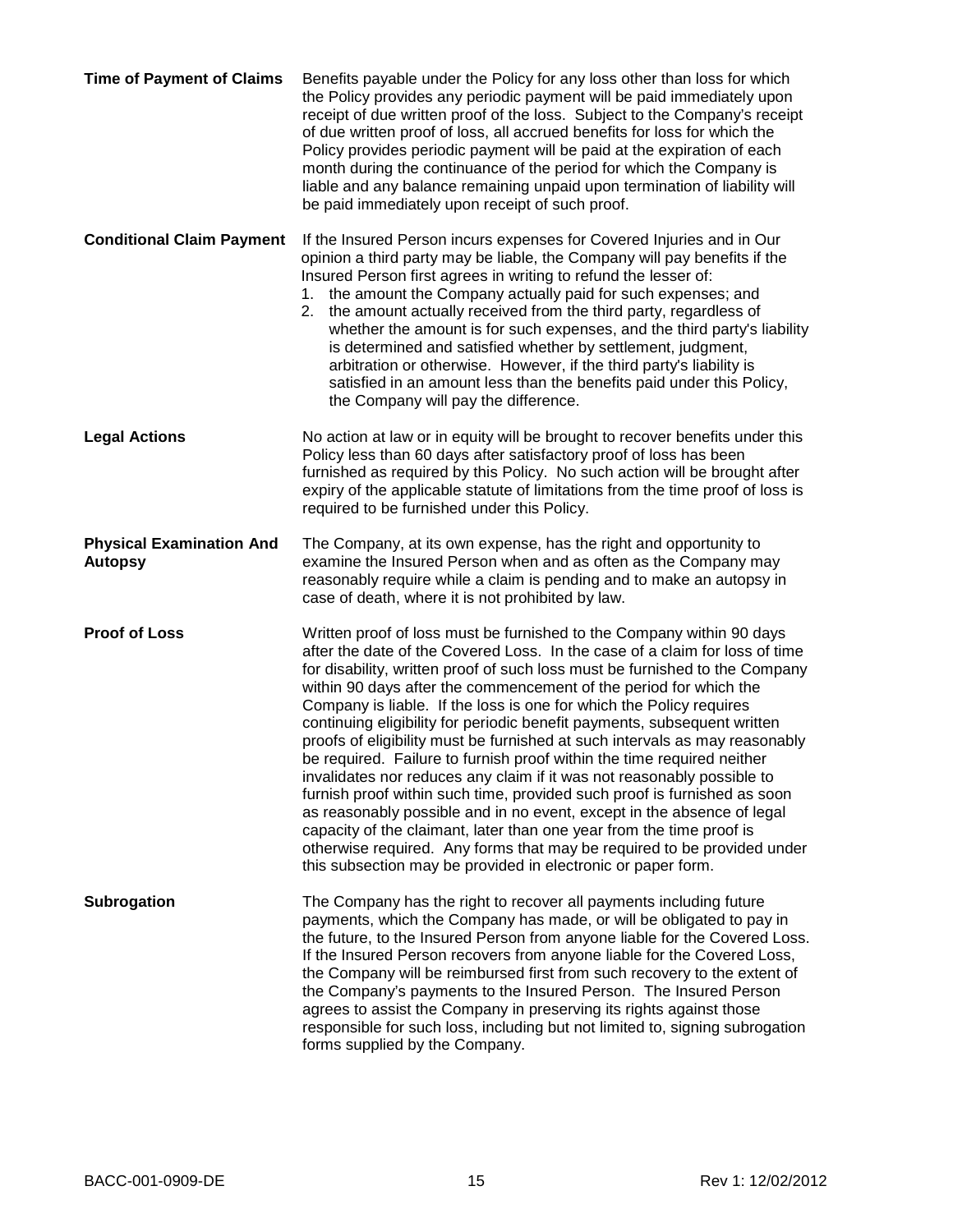### **ADMINISTRATIVE PROVISIONS**

| <b>Cancellation</b>         | The Company or the Policyholder may cancel this Policy after the first<br>year or Policy Term or as of any Premium Due Date, by giving the other<br>party 31 days advance written or authorized electronic notice. Any<br>premium rate guarantee will not affect the Company's or the<br>Policyholder's right to cancel this Policy.                                                                                                                                                                                                                                                                                   |
|-----------------------------|------------------------------------------------------------------------------------------------------------------------------------------------------------------------------------------------------------------------------------------------------------------------------------------------------------------------------------------------------------------------------------------------------------------------------------------------------------------------------------------------------------------------------------------------------------------------------------------------------------------------|
|                             | If a premium is not paid when due, the Company will cancel this Policy at<br>the end of the last period for which premium was paid, subject to the<br>Grace Period provision. Premium Due Dates are shown in the Premium<br>Rate Table.                                                                                                                                                                                                                                                                                                                                                                                |
|                             | Cancellation does not affect a claim for a Covered Loss when the<br>Covered Accident occurs before the cancellation date.                                                                                                                                                                                                                                                                                                                                                                                                                                                                                              |
| <b>Grace Period</b>         | A grace period of 31 days will be provided for the payment of any<br>premium due after the first Premium Due Date. During the grace period,<br>the Policy shall continue in force, unless the Policyholder has given<br>written notice of discontinuance in advance of the Premium Due Date and<br>in accordance with the terms of this Policy. If the required premium is not<br>paid during the grace period, coverage will terminate on the last day of<br>the grace period. The Policyholder will be liable for the payment of a pro<br>rata premium for the time the Policy was in force during the grace period. |
| <b>Premiums</b>             | Premium rates are expressed in, and premiums are payable in, United<br>States currency. The Company will provide notifications of premiums due<br>or premium changes, to the most current address in Our files, to the<br>Policyholder.                                                                                                                                                                                                                                                                                                                                                                                |
| <b>Premium Payment</b>      | The total premium paid by the Policyholder is the sum of premiums for all<br>Insured Persons. The initial premium is due on the Policy Effective Date<br>and each succeeding premium is due on the next succeeding Premium<br>Due Date, as shown in the Premium Rate Table, unless the Policyholder<br>and the Company agree to another mode of premium payment.<br>Premiums are paid at the Company's Home Office or to the Company's<br>authorized agent.                                                                                                                                                            |
|                             | If any premium is not paid when due, this Policy will be cancelled as of<br>the Premium Due Date of the unpaid premium, except as provided in any<br>applicable Grace Period section.                                                                                                                                                                                                                                                                                                                                                                                                                                  |
| <b>Premium Rate Changes</b> | The Company may change premium rates at the end of any Policy Term<br>or any premium rate guarantee period with at least 31 days advance<br>notice to the last known address of the Policyholder. The Company will<br>not increase premium rates more frequently than annually, unless one of<br>the events described below occurs.                                                                                                                                                                                                                                                                                    |
|                             | The Company may change the premium rate during a Policy Term or<br>during any applicable premium rate guarantee period if any one of the<br>following occurs:<br>1. the terms of this Policy change;<br>2. coverage is reinstated following failure to pay premium during the<br>Grace Period; or<br>a change in any federal or state law or regulation is enacted,<br>3.<br>adopted or amended to the extent it affects the Company's benefit<br>obligations under this Policy.                                                                                                                                       |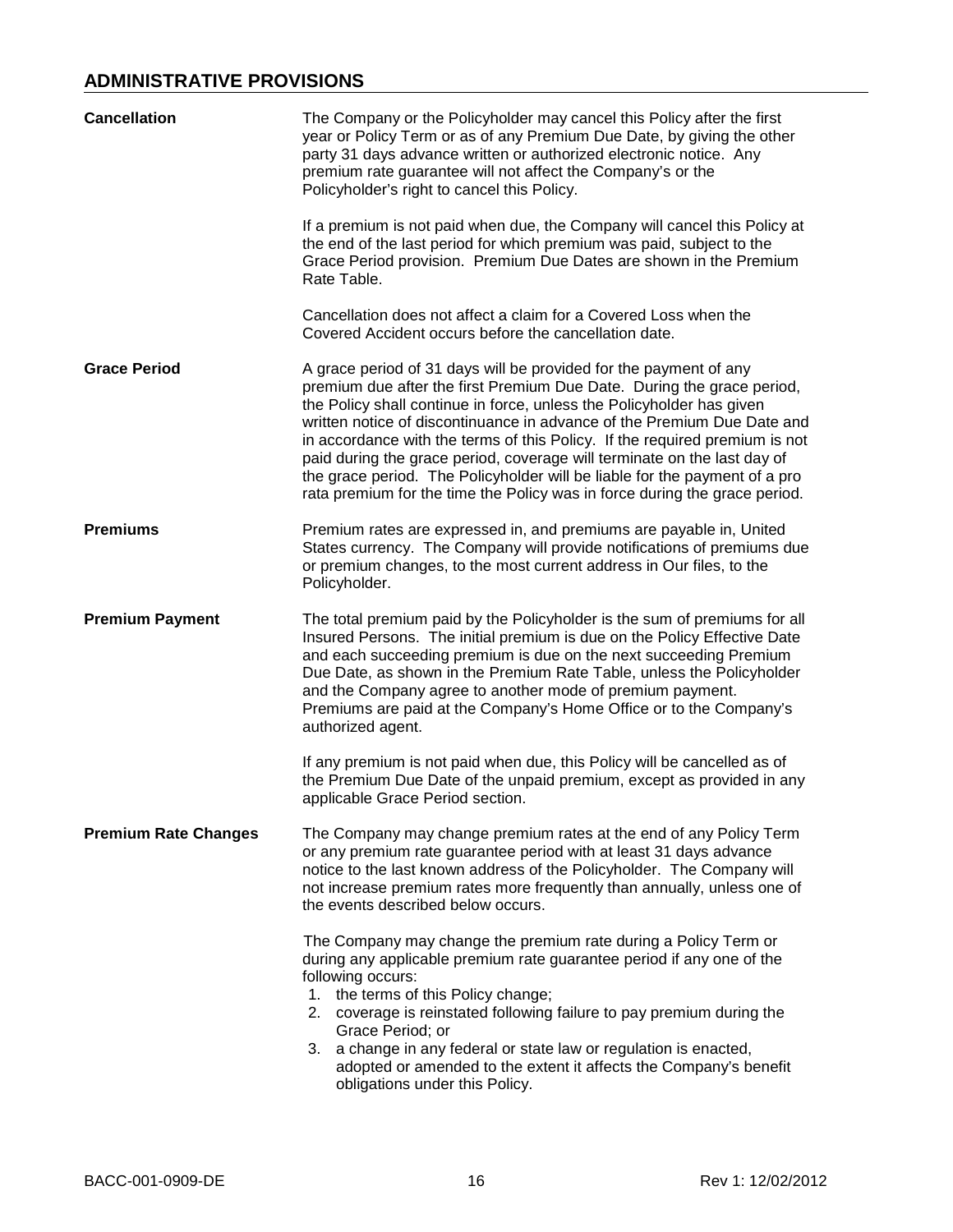|                      | Any increase or decrease in rate will take effect on the date of the<br>applicable change specified above. A pro rata adjustment will apply from<br>the date of the change to the end of any period for which premium has<br>been paid.                                                                                                                                                                                                       |
|----------------------|-----------------------------------------------------------------------------------------------------------------------------------------------------------------------------------------------------------------------------------------------------------------------------------------------------------------------------------------------------------------------------------------------------------------------------------------------|
| <b>Premium Audit</b> | The Company will have the right to audit books and records of the<br>Policyholder at its place of business and during its regularly-scheduled<br>business hours, in order to determine the accuracy of premiums paid.                                                                                                                                                                                                                         |
| <b>Reinstatement</b> | This Policy may be reinstated if it lapsed for nonpayment of premium.<br>Requirements for reinstatement are a written application of the<br>Policyholder satisfactory to the Company and payment of all overdue<br>premiums. Any premium accepted in connection with a reinstatement will<br>be applied to a period for which premium was not previously paid, but not<br>to any period more than 60 days prior to the date of reinstatement. |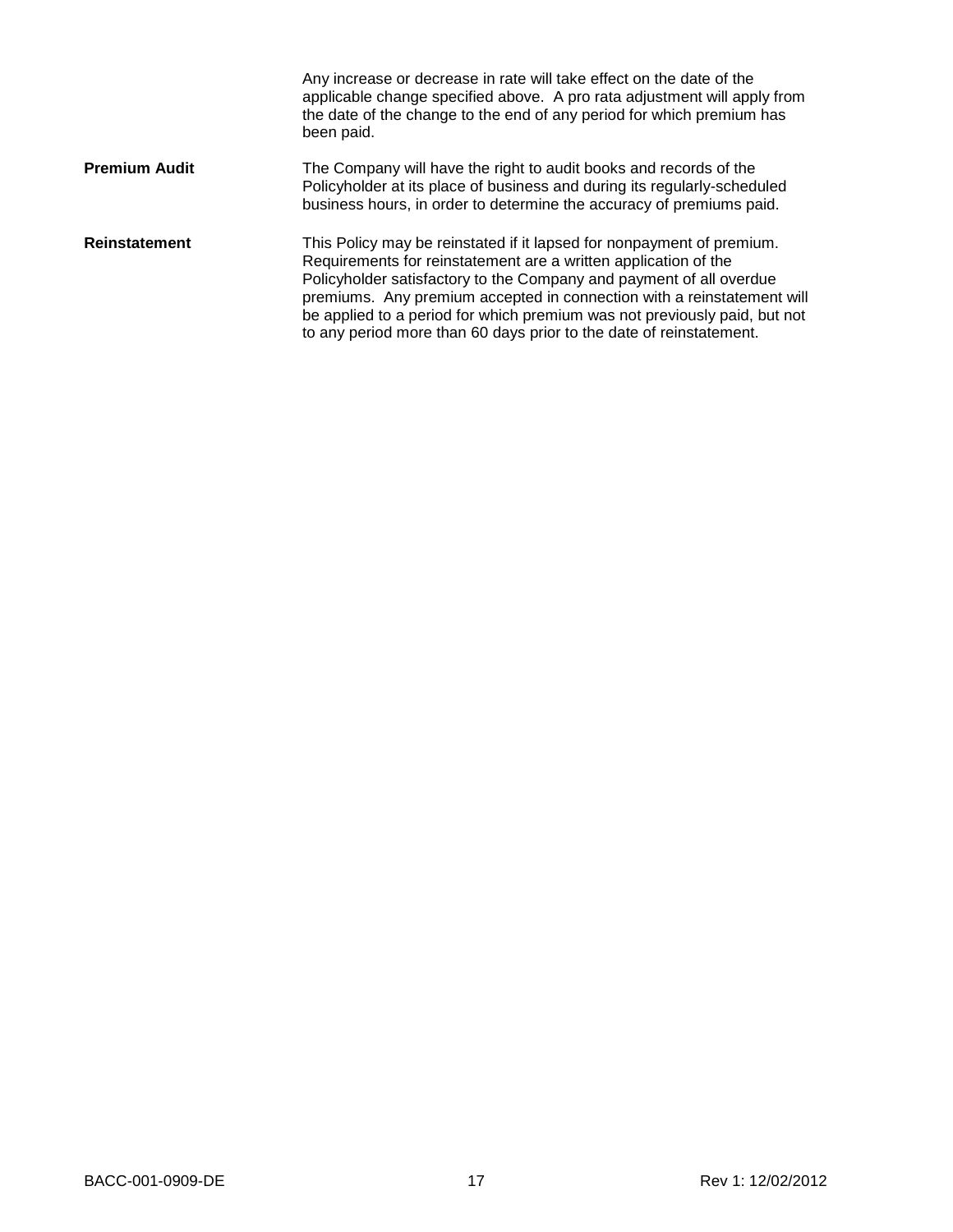### **GENERAL PROVISIONS**

| <b>Addition of New Insured</b><br><b>Persons</b> | All Insured Persons added to the Classes of Eligible Persons in the<br>Schedule of Benefits are eligible for insurance under this Policy.                                                                                                                                                                                                                                                                                                                                                                                                  |
|--------------------------------------------------|--------------------------------------------------------------------------------------------------------------------------------------------------------------------------------------------------------------------------------------------------------------------------------------------------------------------------------------------------------------------------------------------------------------------------------------------------------------------------------------------------------------------------------------------|
| <b>Assignment</b>                                | The rights and benefits provided by this Policy, except as provided<br>herein, may not be assigned. The payee may, after a benefit or series of<br>benefits has become payable, assign only those benefits. Such<br>assignment will be valid only if the Company receives it before any of<br>those benefits have been paid and only for benefits payable for claims<br>arising from the same Covered Accident. Any other attempt to assign<br>will be void.                                                                               |
|                                                  | This insurance may not be levied on, attached, garnished, or otherwise<br>taken for a person's debts unless contrary to law.                                                                                                                                                                                                                                                                                                                                                                                                               |
| <b>Certificates</b>                              | Where required by law, the Company will provide a certificate of<br>insurance for delivery to the Insured Person. Each certificate will set<br>forth a statement as to the insurance coverage to which the Insured<br>Person is entitled, and to whom the insurance benefits are payable, and<br>a statement as to any family member, Spouse or dependent's coverage.<br>If family members or dependents are included in the coverage, the<br>insurer need only issue one certificate to each family unit.                                 |
| <b>Clerical Error</b>                            | A person's coverage will not be affected by error or delay in keeping<br>records of insurance under this Policy. If such error or delay is found,<br>the Company will adjust the premium fairly.                                                                                                                                                                                                                                                                                                                                           |
| <b>Conformity with Statutes</b>                  | Any provision in this Policy that is in conflict with the requirements of any<br>state or federal law that apply to this Policy are automatically changed to<br>satisfy the minimum requirements of such laws.                                                                                                                                                                                                                                                                                                                             |
| <b>Entire Contract; Changes</b>                  | The Policy and any attached papers make up the entire contract<br>between the Policyholder and the Company. In the absence of fraud, all<br>statements made by the Policyholder or any Insured Person will be<br>considered representations and not warranties. No written statement<br>made by an Insured Person will be used in any contest unless a copy of<br>the statement is furnished to the Insured Person or, in the event of the<br>death or incapacity of the Insured Person, to His beneficiary or personal<br>representative. |
|                                                  | No change in this Policy will be valid until approved by one of the<br>Company's executive officers and endorsed on or attached to this Policy.<br>No agent has authority to change this Policy or to waive any of its<br>provisions.                                                                                                                                                                                                                                                                                                      |
| <b>Examination of the Policy</b>                 | This Policy will be available for inspection at the Policyholder's office<br>during regular business hours.                                                                                                                                                                                                                                                                                                                                                                                                                                |
| Incontestability                                 | The validity of the Policy will not be contested after it has been in force for<br>two years from the Policy Effective Date, except for non-payment of<br>premium, misrepresentation or fraud.                                                                                                                                                                                                                                                                                                                                             |
|                                                  | However, the Company may contest coverage at any time based upon<br>the Insured Person's ineligibility for coverage under the Policy or upon<br>other provisions in the Policy.                                                                                                                                                                                                                                                                                                                                                            |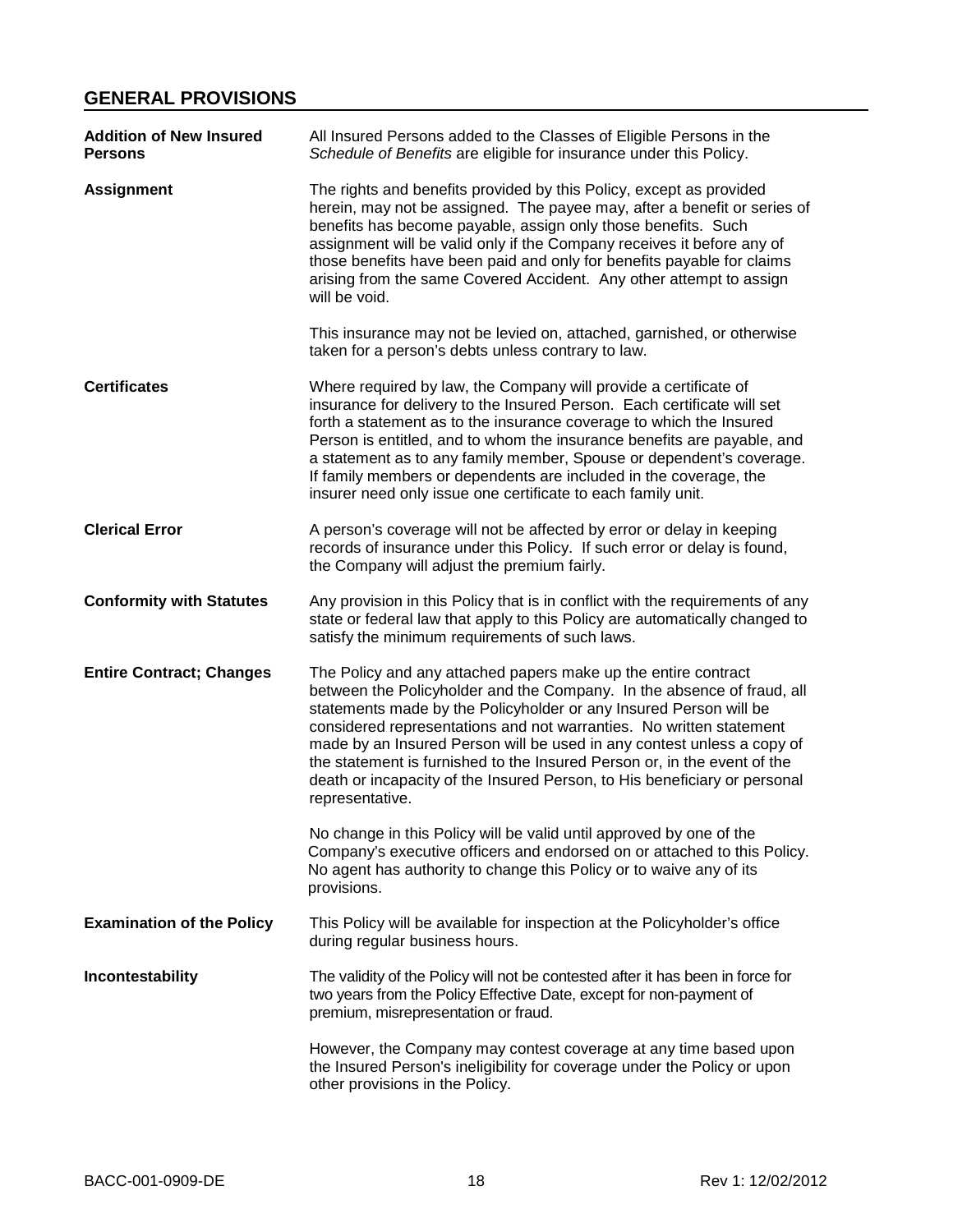| <b>Misstatement of Fact</b>                             | If the Policyholder has misstated any fact, all amounts payable under this<br>Policy will be such as the premium paid would have purchased had such<br>fact been correctly stated.                                                                                                                                                                                                                                                                                                                                   |
|---------------------------------------------------------|----------------------------------------------------------------------------------------------------------------------------------------------------------------------------------------------------------------------------------------------------------------------------------------------------------------------------------------------------------------------------------------------------------------------------------------------------------------------------------------------------------------------|
| <b>Noncompliance with Policy</b><br><b>Requirements</b> | Any express or implied waiver by the Company of any requirements of<br>this Policy is not a continuing waiver of such requirements. Any failure<br>by the Company to enforce any Policy provision will not be a waiver or<br>amendment of that provision.                                                                                                                                                                                                                                                            |
| <b>Policy Changes</b>                                   | No change in this Policy will be valid until approved by one of the<br>Company's executive officers and endorsed on or attached to this Policy.<br>The Company may agree with the Policyholder to modify a plan of<br>benefits without the Insured Person's consent.                                                                                                                                                                                                                                                 |
| <b>Records</b>                                          | The Policyholder or its authorized Administrator will maintain the records<br>of the Insured Person's insurance under this Policy. The Company will<br>be permitted to examine the Policyholder's records relating to the<br>insurance under this Policy at any reasonable time. The Policyholder is<br>acting as an agent of the Insured Person for transactions relating to this<br>insurance. The actions of the Policyholder will not be considered the<br>actions of the Company.                               |
| <b>Reporting Requirements</b>                           | The Policyholder or its authorized agent must report all of the following to<br>the Company by the Premium Due Date:<br>1. the names of all persons insured on the Policy Effective Date;<br>2. the names of all persons who are insured after the Policy Effective<br>Date;<br>3. the names of those persons whose insurance has terminated; and<br>4. additional information required by the Company.<br>The Company may, at the Company's sole discretion, waive reporting of<br>any information specified above. |
| <b>Workers' Compensation</b>                            | This Policy is not in lieu of and does not affect any requirements for<br>coverage by any Workers' Compensation Act or similar law.                                                                                                                                                                                                                                                                                                                                                                                  |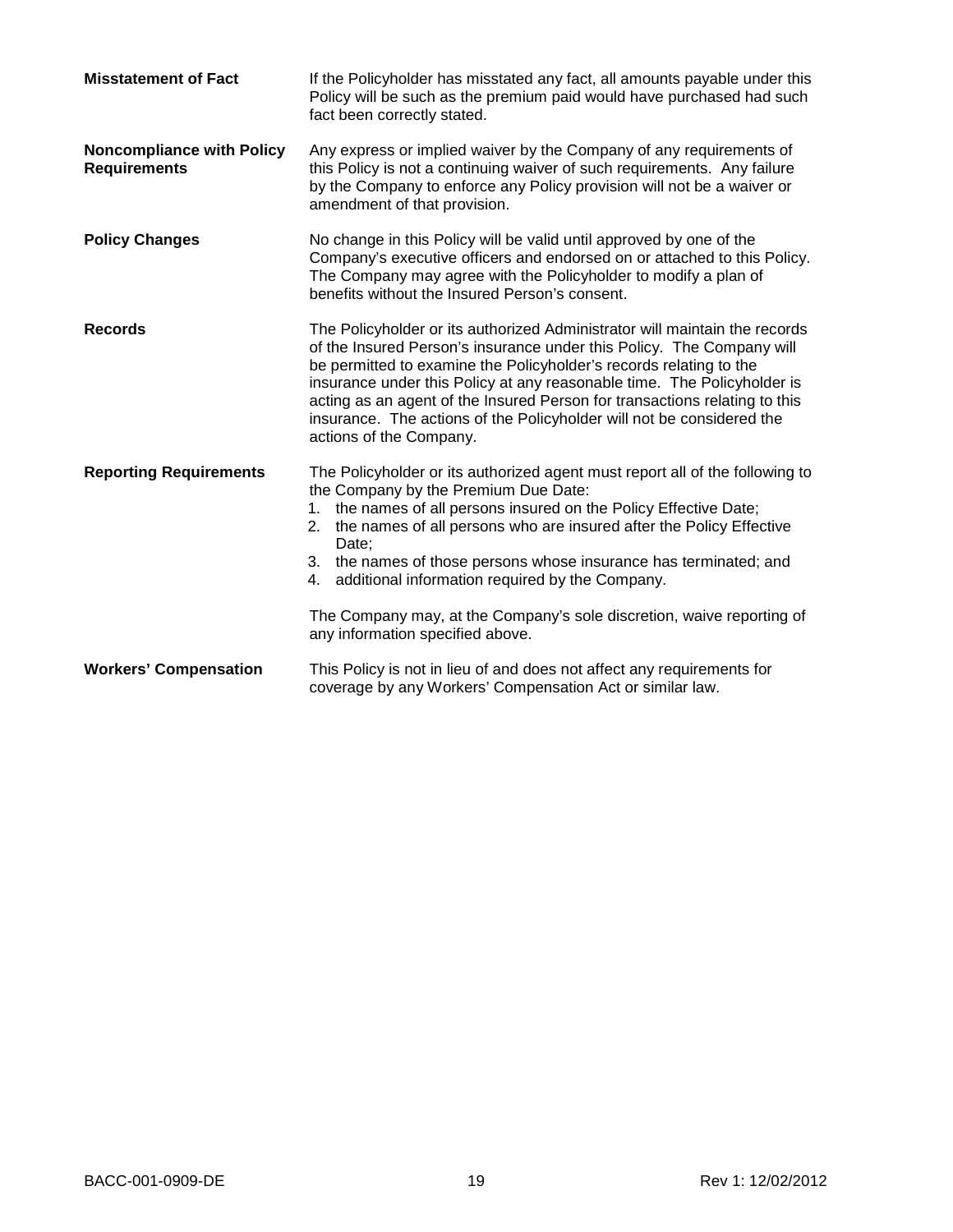### **CONDITIONS OF COVERAGE**

This Section describes the Conditions of Coverage under which benefits provided by this Policy become payable. Any benefits are payable only once, even though more than one Condition of Coverage may apply. Please read these and the Common Exclusions sections in order to understand all of the terms, conditions and limitations of coverage.

### **24-HOUR BUSINESS AND PLEASURE COVERAGE**

The Company will pay the Benefit Amount shown in the *Schedule of Benefits*, subject to all applicable conditions and exclusions, when the Insured Person suffers a Covered Loss that occurs any time while insured by this Policy including riding in or entering or exiting an Aircraft.

**Exclusions** Exclusions that apply to this Condition of Coverage are in the Common Exclusions Section.

### **LINE OF DUTY OCCUPATIONAL COVERAGE**

The Company will pay the Benefit Amount shown in the Schedule of Benefits, subject to all applicable conditions and exclusions, if the Insured Person suffers a Covered Loss that occurs during a Covered Activity and while the Insured Person is Acting in the Line of Duty.

The Covered Loss must take place while:

- 1. the Insured Person is on duty, on or off the Policyholder's premises; or
- 2. Acting in the Line of Duty during response to an emergency while off duty.

**Definitions** For purposes of this Condition of Coverage:

**Acting in the Line of Duty** means acts done according to the standards set by the Policyholder for the type of work in which the Insured Person is engaged.

**Exclusions** Exclusions that apply to this Condition of Coverage are in the Common Exclusions Section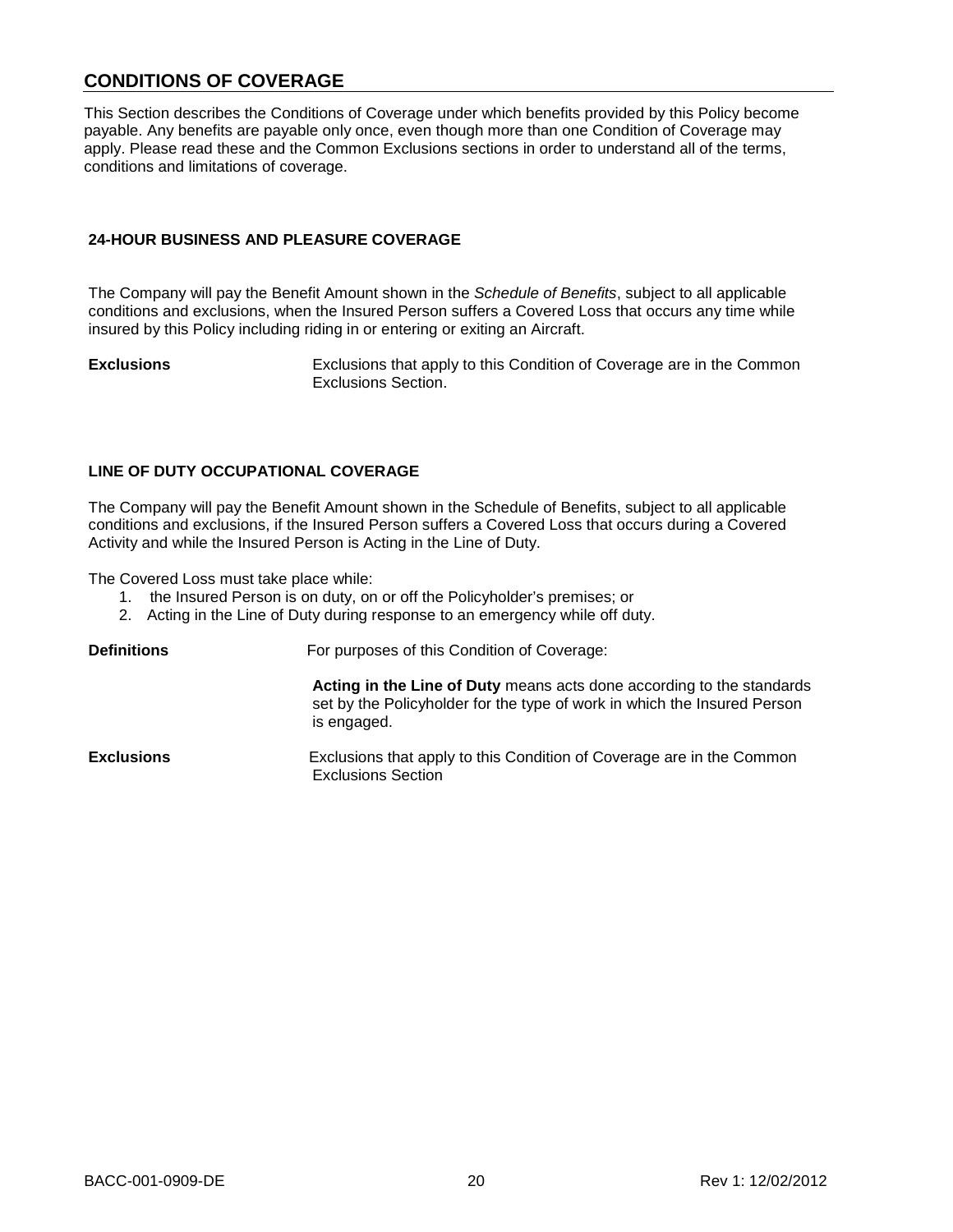### **DESCRIPTION OF BENEFITS**

This Description of Benefits Section describes the Benefits provided by this Policy. Benefit amounts, benefit periods and any applicable aggregate and benefit-specific maximums are shown in the *Schedule of Benefits.*  Please read these and the Common Exclusions section in order to understand all of the terms, conditions and limitations applicable to these Benefits.

### **ACCIDENTAL DEATH AND DISMEMBERMENT BENEFIT**

| <b>Covered Losses</b>                       | The Company will pay the Benefit Amount for any one of the Covered<br>Losses listed in the Schedule of Benefits, subject to all applicable<br>conditions and exclusions, if the Insured Person suffers a loss as a result<br>of a Covered Injury within the applicable time period specified in the<br>Schedule of Benefits.                                                                                                                   |
|---------------------------------------------|------------------------------------------------------------------------------------------------------------------------------------------------------------------------------------------------------------------------------------------------------------------------------------------------------------------------------------------------------------------------------------------------------------------------------------------------|
|                                             | If the Insured Person sustains more than one Covered Loss as a result<br>of the same Covered Accident, the total of Benefits the Company will pay<br>will not exceed the Principal Sum.                                                                                                                                                                                                                                                        |
| <b>Exposure and</b><br><b>Disappearance</b> | If by reason of an Accident occurring while an Insured Person's<br>coverage is in force under this Policy, the Insured Person is unavoidably<br>exposed to the elements and as a result of such exposure suffers a<br>Covered Loss for which an Accidental Death or Accidental<br>Dismemberment Benefit is otherwise payable under the Policy, the<br>Covered Loss will be covered under the terms of this Policy.                             |
|                                             | If the body of an Insured Person has not been found within one year of<br>the disappearance, forced landing, stranding, sinking or wrecking of a<br>Conveyance in which the Insured Person was an occupant while<br>covered under this Policy, then it will be deemed, subject to all other<br>terms and provisions of this Policy, that the Insured Person has suffered<br>an Accidental Death that would have been payable under the Policy. |
| <b>Definitions</b>                          | For purposes of this Benefit:                                                                                                                                                                                                                                                                                                                                                                                                                  |
|                                             | Loss of a Hand or Foot means complete Severance through or above<br>the wrist or ankle joint.                                                                                                                                                                                                                                                                                                                                                  |
|                                             | Loss of Sight means the total, permanent Loss of Sight of one eye.<br>The Loss of Sight must be irrecoverable by natural, surgical or artificial<br>means.                                                                                                                                                                                                                                                                                     |
|                                             | Loss of Speech means total and permanent loss of audible<br>communication which is irrecoverable by natural, surgical or artificial<br>means.                                                                                                                                                                                                                                                                                                  |
|                                             | Loss of Hearing means total and permanent loss of ability to hear any<br>sound in both ears which is irrecoverable by natural, surgical or artificial<br>means.                                                                                                                                                                                                                                                                                |
|                                             | Loss of a Thumb and Index Finger of the Same Hand or Loss of<br>Four Fingers of the Same Hand means complete Severance through<br>or above the metacarpophalangeal joints of the same hand (the joints<br>between the fingers and the hand).                                                                                                                                                                                                   |
|                                             | Loss of Toes means complete Severance through the<br>metatarsalphalangeal joint.                                                                                                                                                                                                                                                                                                                                                               |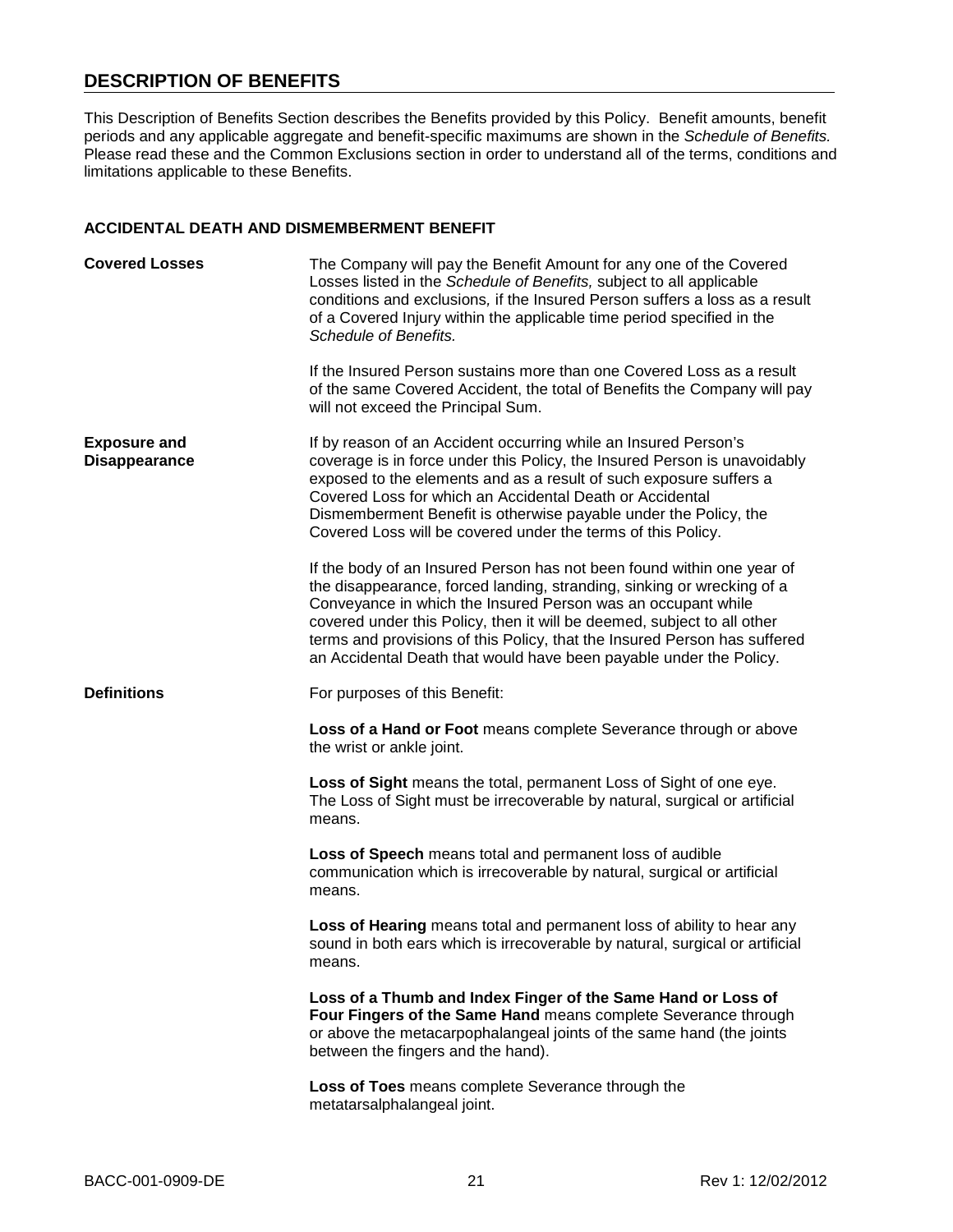**Severance** means complete separation and dismemberment of the part from the body.

**Exclusions** Exclusions that apply to this Benefit are in the Common Exclusions Section.

### **BEREAVEMENT AND TRAUMA COUNSELING BENEFIT**

|                     | The Company will pay the Benefit Amount shown in the Schedule of Benefits for<br>counseling sessions, subject to all applicable conditions and exclusions, when<br>the Insured Person requires bereavement and trauma counseling because of an<br>Accidental Death or Covered Loss under this Policy. Such counseling must meet<br>all of the following conditions:<br>1. covered bereavement and trauma counseling expenses must be incurred<br>within the time period shown on the Schedule of Benefits from the date of the<br>Covered Accident causing another Insured Person's death;<br>2. the expense is charged for a bereavement or trauma counseling session for<br>the Insured Person;<br>counseling is provided under the care, supervision or order of a Physician;<br>3.<br>and<br>4. a charge would have been made if no insurance existed. |
|---------------------|------------------------------------------------------------------------------------------------------------------------------------------------------------------------------------------------------------------------------------------------------------------------------------------------------------------------------------------------------------------------------------------------------------------------------------------------------------------------------------------------------------------------------------------------------------------------------------------------------------------------------------------------------------------------------------------------------------------------------------------------------------------------------------------------------------------------------------------------------------|
| <b>Exclusions</b>   | Exclusions that apply to this Benefit are in the Common Exclusions Section.                                                                                                                                                                                                                                                                                                                                                                                                                                                                                                                                                                                                                                                                                                                                                                                |
| <b>COMA BENEFIT</b> |                                                                                                                                                                                                                                                                                                                                                                                                                                                                                                                                                                                                                                                                                                                                                                                                                                                            |
|                     | The Company will pay the Benefit Amount shown in the Schedule of Benefits,<br>subject to all applicable conditions and exclusions, if an Insured Person suffers a<br>Covered Injury that results in a Coma, within the applicable time period specified<br>in the Schedule of Benefits.                                                                                                                                                                                                                                                                                                                                                                                                                                                                                                                                                                    |
| <b>Definitions</b>  | For purposes of this Benefit:                                                                                                                                                                                                                                                                                                                                                                                                                                                                                                                                                                                                                                                                                                                                                                                                                              |
|                     | <b>Coma</b> means a profound state of unconsciousness from which the Insured<br>Person is not likely to be aroused through powerful stimulation. The Coma must<br>begin within 30 days of the Covered Accident, continue for 30 consecutive days<br>and must be diagnosed and treated regularly by a Physician. Coma does not<br>mean any state of unconsciousness intentionally induced during the course of<br>treatment of a Covered Injury unless the state of unconsciousness results from<br>the administration of anesthesia in preparation for surgical treatment of injuries<br>sustained in that Covered Accident.                                                                                                                                                                                                                               |
| <b>Exclusions</b>   | Exclusions that apply to this Benefit are in the Common Exclusions Section.                                                                                                                                                                                                                                                                                                                                                                                                                                                                                                                                                                                                                                                                                                                                                                                |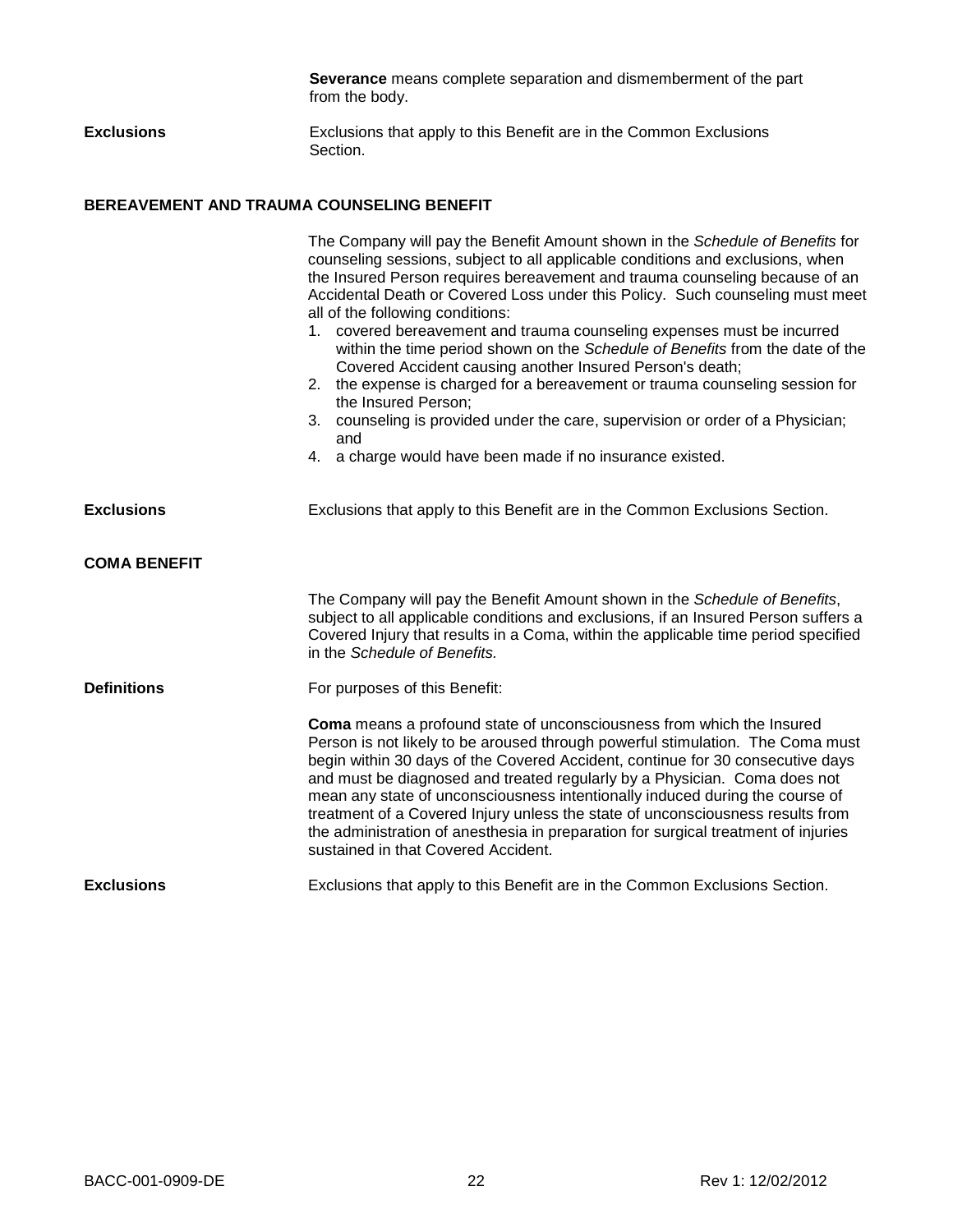### **FELONIOUS ASSAULT AND VIOLENT CRIME BENEFIT**

|                                                  | The Company will pay the Benefit Amount shown in the Schedule of Benefits,<br>subject to all applicable conditions and exclusions, if the Insured Person suffers a<br>Covered Loss that occurs during a Felonious Assault or Violent Crime as<br>described below. A police report detailing the Felonious Assault or Violent Crime<br>must be provided before any benefits will be paid.                                                                                                                                                                                                                                                                                                                                              |
|--------------------------------------------------|---------------------------------------------------------------------------------------------------------------------------------------------------------------------------------------------------------------------------------------------------------------------------------------------------------------------------------------------------------------------------------------------------------------------------------------------------------------------------------------------------------------------------------------------------------------------------------------------------------------------------------------------------------------------------------------------------------------------------------------|
| <b>Definitions</b>                               | For purposes of this Benefit:                                                                                                                                                                                                                                                                                                                                                                                                                                                                                                                                                                                                                                                                                                         |
|                                                  | Felonious Assault means any willful and unlawful use of force by an individual<br>against the Insured Person in connection with the commission, or attempted<br>commission of robbery, theft, kidnapping, hostage taking, hijacking, assault,<br>murder, manslaughter, riot, or insurrection. Such use of force must be a felony<br>or equivalent of a felony under any country, state, territory or local statutory or<br>common law applicable in the jurisdiction where the Covered Loss occurs.                                                                                                                                                                                                                                   |
|                                                  | Fellow Employee means a person employed by the same Employer as the<br>Insured Person or by a Policyholder that is an affiliated or subsidiary corporation.<br>It shall also include any person who was so employed, but whose employment<br>was terminated not more than 45 days prior to the date on which the defined<br>Felonious Assault or Violent Crime was committed.                                                                                                                                                                                                                                                                                                                                                         |
|                                                  | Violent Crime means violent crime that involves force or threat of force and is<br>composed of four offenses: murder and non-negligent manslaughter, forcible<br>rape, robbery, and aggravated assault.                                                                                                                                                                                                                                                                                                                                                                                                                                                                                                                               |
| <b>Exclusions</b>                                | Benefits will not be paid for a Covered Loss incurred during any:<br>1. Felonious Assault or Violent Crime committed by the Insured Person; or<br>Felonious Assault or Violent Crime committed upon the Insured Person by a<br>2.<br>Fellow Employee.                                                                                                                                                                                                                                                                                                                                                                                                                                                                                 |
|                                                  | Other exclusions that apply to this Benefit are in the Common Exclusions<br>Section.                                                                                                                                                                                                                                                                                                                                                                                                                                                                                                                                                                                                                                                  |
| HOME ALTERATION AND VEHICLE MODIFICATION BENEFIT |                                                                                                                                                                                                                                                                                                                                                                                                                                                                                                                                                                                                                                                                                                                                       |
|                                                  | The Company will pay the Benefit Amount shown in the Schedule of Benefits,<br>subject to all applicable conditions and exclusions, if the Insured Person suffers a<br>Covered Loss and when all of the following conditions are met:<br>before the date of the Covered Accident, the Insured Person did not require<br>the use of any adaptive devices or adaptation of residence and/or vehicle;<br>as a direct result of such Covered Accident, the Insured Person now requires<br>2.<br>such adaptive devices or adaptation of residence and/or vehicle to maintain<br>an independent lifestyle; and<br>3. the Insured Person requires home alteration or vehicle modification within<br>one year of the date of the Covered Loss. |
| <b>Exclusions</b>                                | Exclusions that apply to this Benefit are in the Common Exclusions Section.                                                                                                                                                                                                                                                                                                                                                                                                                                                                                                                                                                                                                                                           |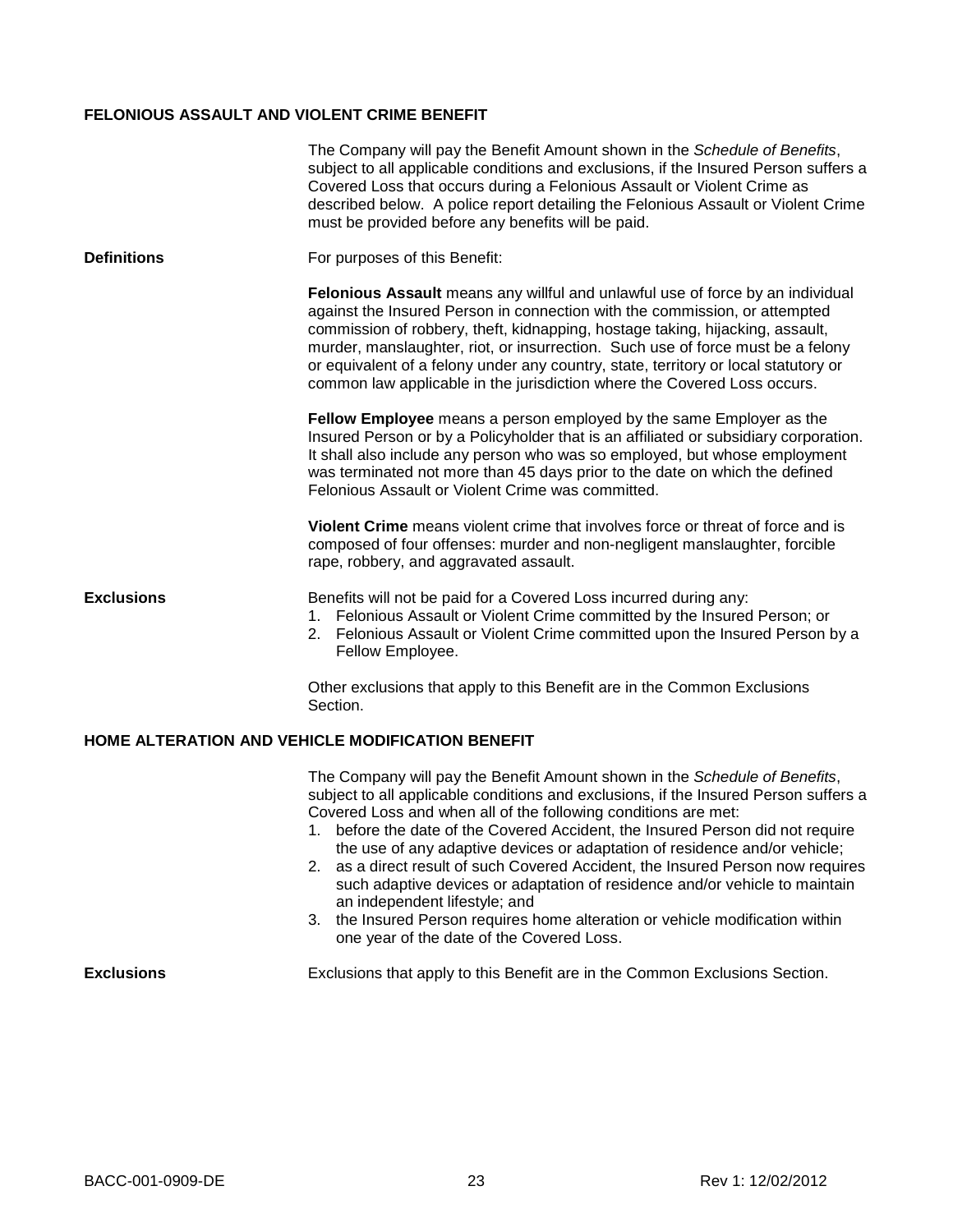### **MEDICAL EVACUATION BENEFIT**

|                    | The Company will pay the Benefit Amount shown in the Schedule of Benefits,<br>subject to all applicable conditions and exclusions, if the Insured Person or<br>Travelling Companion suffers a Covered Injury or an Emergency Sickness that<br>warrants His Emergency Evacuation while He is outside a 100 mile radius from<br>His current place of primary residence. The Company will pay for Covered<br>Emergency Evacuation Expenses reasonably incurred for all Emergency<br>Evacuations from the same Covered Accident or all Emergency Sicknesses from<br>the same or related causes.<br>The Physician ordering the Emergency Evacuation must certify that the severity<br>of the Insured Person's or Travelling Companion's Covered Injury or Emergency<br>Sickness warrants His Emergency Evacuation. All transportation arrangements<br>made for the Emergency Evacuation must be by the most direct and economical<br>Conveyance and route possible. AXIS's travel assistance service provider<br>must make all arrangements and must authorize all expenses in advance for this<br>Benefit to be payable. However, the Company reserves the right to determine<br>the benefit payable, including any reductions, if it was not reasonably possible to<br>contact AXIS's travel assistance service provider in advance. |
|--------------------|-----------------------------------------------------------------------------------------------------------------------------------------------------------------------------------------------------------------------------------------------------------------------------------------------------------------------------------------------------------------------------------------------------------------------------------------------------------------------------------------------------------------------------------------------------------------------------------------------------------------------------------------------------------------------------------------------------------------------------------------------------------------------------------------------------------------------------------------------------------------------------------------------------------------------------------------------------------------------------------------------------------------------------------------------------------------------------------------------------------------------------------------------------------------------------------------------------------------------------------------------------------------------------------------------------------------------------------|
| <b>Definitions</b> | For purposes of this Benefit:                                                                                                                                                                                                                                                                                                                                                                                                                                                                                                                                                                                                                                                                                                                                                                                                                                                                                                                                                                                                                                                                                                                                                                                                                                                                                                     |
|                    | Covered Emergency Evacuation Expense(s) means an expense that: (1) is<br>charged for a Medically Necessary Emergency Evacuation Service; (2) does not<br>exceed the usual level of charges for similar transportation, treatment, services or<br>supplies in the locality where the expense is incurred; and (3) does not include<br>charges that would not have been made if no insurance existed; or (4) Usual and<br><b>Customary Charges.</b>                                                                                                                                                                                                                                                                                                                                                                                                                                                                                                                                                                                                                                                                                                                                                                                                                                                                                 |
|                    | <b>Emergency Evacuation</b> means, if warranted by the severity of the Insured<br>Person's or Travelling Companion's Covered Injury or Emergency Sickness: (1)<br>the Insured Person's or Travelling Companion's immediate transportation from the<br>place where He suffers a Covered Injury or Emergency Sickness to the nearest<br>Hospital or other medical facility where appropriate medical treatment can be<br>obtained; (2) the Insured Person's or Travelling Companion's transportation to His<br>current place of primary residence to obtain further medical treatment in a Hospital<br>or other medical facility or to recover after suffering a Covered Injury or<br>Emergency Sickness and being treated at a local Hospital or other medical facility;<br>or (3) both (1) and (2) above. An Emergency Evacuation also includes medical<br>treatment, medical services and medical supplies necessarily received in<br>connection with such transportation.                                                                                                                                                                                                                                                                                                                                                       |
|                    | <b>Emergency Sickness</b> means an illness or disease diagnosed by a Physician<br>which:<br>1. causes a severe or acute symptom that, if not provided with immediate<br>treatment, would reasonably be expected to result in serious deterioration of                                                                                                                                                                                                                                                                                                                                                                                                                                                                                                                                                                                                                                                                                                                                                                                                                                                                                                                                                                                                                                                                             |
|                    | the Insured Person's or Travelling Companion's health or place His life in<br>jeopardy; and<br>2. first manifests itself suddenly and unexpectedly while the Insured Person or                                                                                                                                                                                                                                                                                                                                                                                                                                                                                                                                                                                                                                                                                                                                                                                                                                                                                                                                                                                                                                                                                                                                                    |
|                    | Travelling Companion is covered under this Policy.                                                                                                                                                                                                                                                                                                                                                                                                                                                                                                                                                                                                                                                                                                                                                                                                                                                                                                                                                                                                                                                                                                                                                                                                                                                                                |
| <b>Exclusions</b>  | Exclusions that apply to this Benefit are in the Common Exclusions Section.                                                                                                                                                                                                                                                                                                                                                                                                                                                                                                                                                                                                                                                                                                                                                                                                                                                                                                                                                                                                                                                                                                                                                                                                                                                       |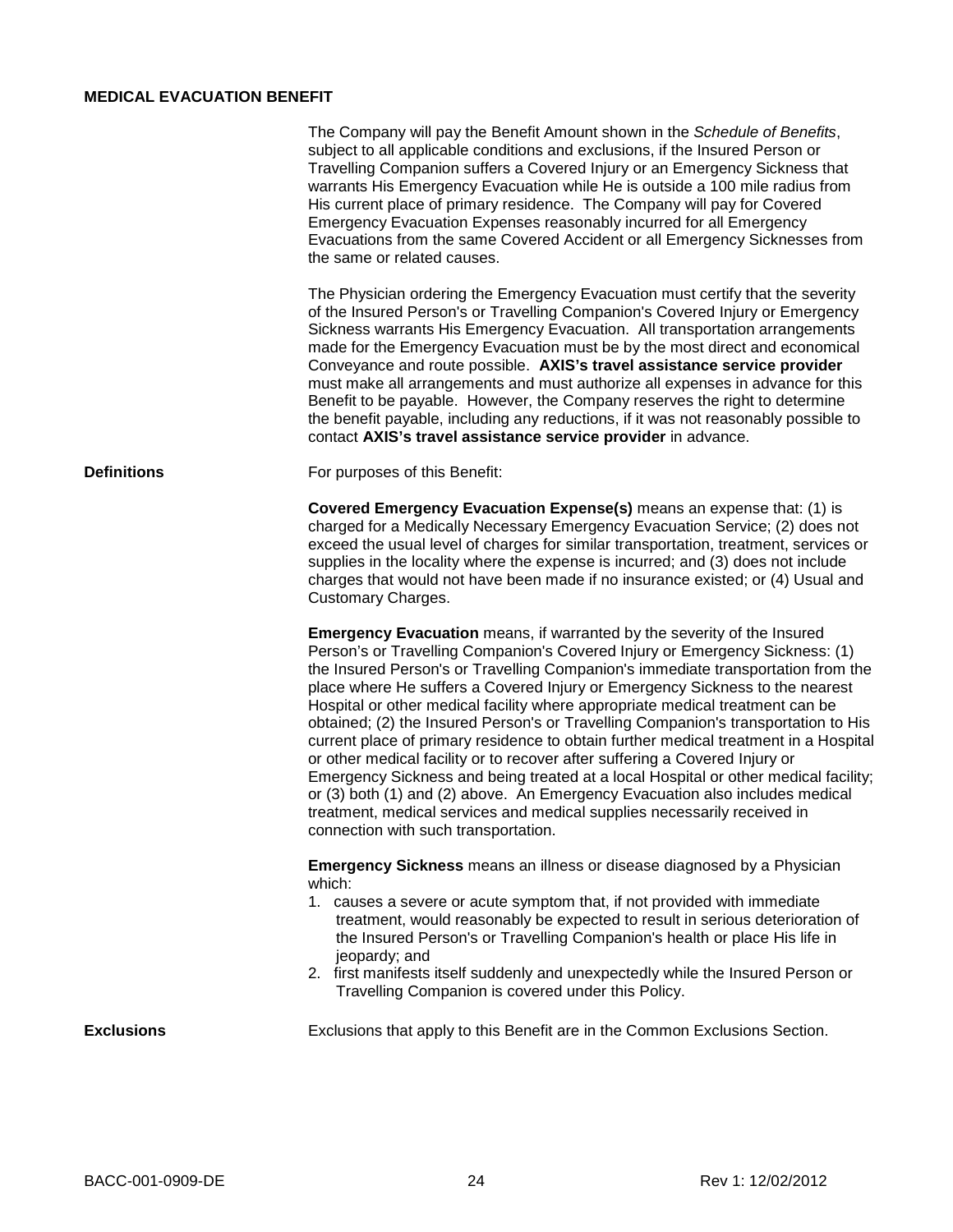|                               | The Company will pay the Benefit Amount shown on the Schedule of Benefits for<br>that type of Paralysis, subject to all conditions and exclusions, if an Insured<br>Person suffers Paralysis as a result of a Covered Injury. If the Insured Person<br>suffers more than one type of Paralysis as a result of the same Covered<br>Accident, only one amount, the largest, will be paid.                                                                                                                                                                                                                                                                                                                                                                                                                                            |
|-------------------------------|------------------------------------------------------------------------------------------------------------------------------------------------------------------------------------------------------------------------------------------------------------------------------------------------------------------------------------------------------------------------------------------------------------------------------------------------------------------------------------------------------------------------------------------------------------------------------------------------------------------------------------------------------------------------------------------------------------------------------------------------------------------------------------------------------------------------------------|
| <b>Definitions</b>            | For the purposes of this Benefit:                                                                                                                                                                                                                                                                                                                                                                                                                                                                                                                                                                                                                                                                                                                                                                                                  |
|                               | Paralysis/Paralyzed means Quadriplegia, Paraplegia, Hemiplegia or Uniplegia<br>that is expected to last for a continuous period of 12 months or more from the<br>earlier of the date of the Covered Accident causing paralysis or the date of the<br>diagnosis. "Quadriplegia" means the complete and irreversible paralysis of both<br>upper and lower limbs. "Paraplegia" means the complete and irreversible<br>paralysis of both lower limbs or both upper limbs. "Hemiplegia" means the<br>complete and irreversible paralysis of the upper and lower limbs of the same side<br>of the body. "Uniplegia" means the complete and irreversible paralysis of one<br>limb. "Limb" means entire arm or entire leg.                                                                                                                 |
| <b>Exclusions</b>             | Exclusions that apply to this Benefit are in the Common Exclusions Section.                                                                                                                                                                                                                                                                                                                                                                                                                                                                                                                                                                                                                                                                                                                                                        |
| <b>REHABILITATION BENEFIT</b> |                                                                                                                                                                                                                                                                                                                                                                                                                                                                                                                                                                                                                                                                                                                                                                                                                                    |
|                               | The Company will pay the Benefit Amount shown in the Schedule of Benefits,<br>subject to all applicable conditions and exclusions, when the Insured Person<br>requires Rehabilitation after sustaining a Covered Loss. The Insured Person<br>must require Rehabilitation within 365 days of the Covered Loss.                                                                                                                                                                                                                                                                                                                                                                                                                                                                                                                      |
| <b>Definitions</b>            | For purposes of this Benefit:                                                                                                                                                                                                                                                                                                                                                                                                                                                                                                                                                                                                                                                                                                                                                                                                      |
|                               | Rehabilitation means medical services, supplies, treatment, Hospital<br>Confinement or part of a Hospital Confinement that satisfies all of the following<br>conditions:<br>1. is essential for physical rehabilitation required due to the Insured Person's<br>Covered Loss or Injury;<br>2. meets generally accepted standards of medical practice;<br>is performed under the care, supervision or order of a Physician; and<br>3.<br>4. prepares the Insured Person to return to His or any other occupation.                                                                                                                                                                                                                                                                                                                   |
| <b>Exclusions</b>             | Exclusions that apply to this Benefit are in the Common Exclusions                                                                                                                                                                                                                                                                                                                                                                                                                                                                                                                                                                                                                                                                                                                                                                 |
|                               |                                                                                                                                                                                                                                                                                                                                                                                                                                                                                                                                                                                                                                                                                                                                                                                                                                    |
| <b>REPATRIATION BENEFIT</b>   | The Company will pay the Benefit Amount shown in the Schedule of Benefits,<br>subject to all applicable conditions and exclusions, if an Insured Person or<br>Travelling Companion suffers Loss of Life due to a Covered Injury or an<br>Emergency Sickness while outside a 100 mile radius from His current place of<br>primary residence. The Company will pay for Covered Expenses reasonably<br>incurred to return His body to His current place of primary residence.<br>Covered Expenses include, but are not limited to, expenses for: (1) embalming or<br>cremation; (2) the most economical coffins or receptacles adequate for<br>transportation of the remains; and (3) transportation of the remains by the most<br>direct and economical Conveyance and route possible; or (4) Usual and<br><b>Customary Charges.</b> |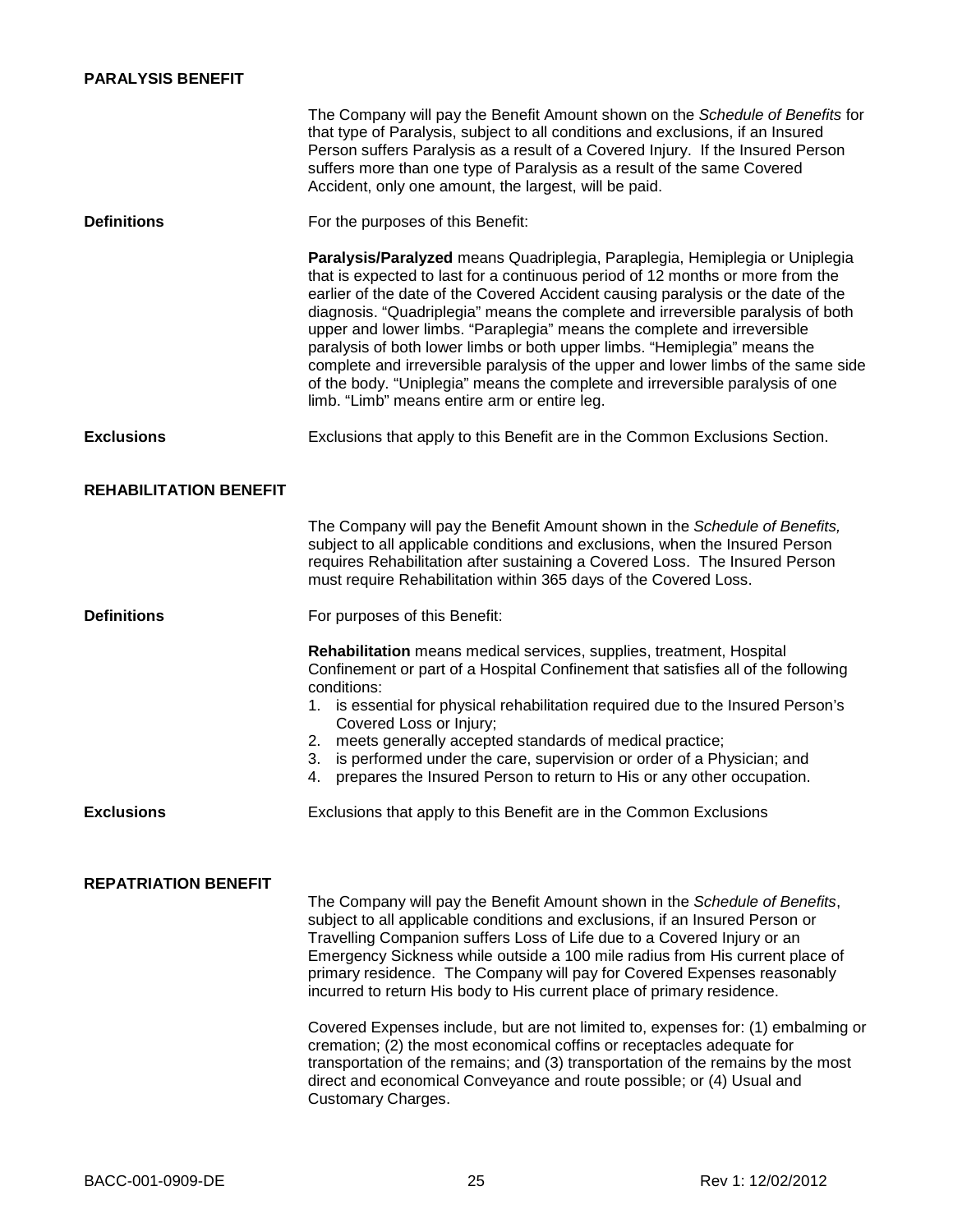|                                    | AXIS's travel assistance service provider must make all arrangements and<br>must authorize all expenses in advance for this Benefit to be payable. However,<br>the Company reserves the right to determine the benefit payable, including any<br>reductions, if it was not reasonably possible to contact AXIS's travel assistance<br>service provider in advance.                                                                                                                                                                          |
|------------------------------------|---------------------------------------------------------------------------------------------------------------------------------------------------------------------------------------------------------------------------------------------------------------------------------------------------------------------------------------------------------------------------------------------------------------------------------------------------------------------------------------------------------------------------------------------|
| <b>Definitions</b>                 | For purposes of this Benefit:                                                                                                                                                                                                                                                                                                                                                                                                                                                                                                               |
|                                    | <b>Emergency Sickness</b> means an illness or disease diagnosed by a Physician<br>which:<br>1. causes a severe or acute symptom that, if not provided with immediate<br>treatment, would reasonably be expected to result in serious deterioration of<br>the Insured Person's or Travelling Companion's health or place His life in<br>jeopardy; and<br>2. first manifests itself suddenly and unexpectedly while the Insured Person or<br>Travelling Companion is covered under this Policy and is participating in a<br>Covered Activity. |
| <b>Exclusions</b>                  | Exclusions that apply to this Benefit are in the Common Exclusions Section.                                                                                                                                                                                                                                                                                                                                                                                                                                                                 |
| <b>SEATBELT AND AIRBAG BENEFIT</b> |                                                                                                                                                                                                                                                                                                                                                                                                                                                                                                                                             |
|                                    | The Company will pay the Benefit Amount shown in the Schedule of Benefits,<br>subject to all applicable conditions and exclusions, when the Insured Person's<br>death results from a Covered Accident while wearing a seatbelt and operating or<br>riding as a passenger in a Private Passenger Automobile. An additional benefit<br>is provided if the Insured Person was also positioned in a seat protected by a<br>properly-functioning and properly deployed Supplemental Restraint System<br>(Airbag).                                |
|                                    | Verification of proper use of the seatbelt at the time of the Covered Accident and<br>that the Supplemental Restraint System properly inflated upon impact must be a<br>part of an official police report of the Covered Accident or be certified, in writing,<br>by the investigating officer(s) and submitted with the Insured Person's claim to<br>the Company.                                                                                                                                                                          |
|                                    | If such certification or police report is not available or it is unclear whether the<br>Insured Person was wearing a seatbelt or positioned in a seat protected by a<br>properly functioning and properly deployed Supplemental Restraint System, the<br>Company will pay a Default Benefit Amount shown in the Schedule of Benefits to<br>the Insured Person's beneficiary.                                                                                                                                                                |
|                                    | In the case of a child, seatbelt means a child restraint, as required by state law<br>and approved by the National Highway Traffic Safety Administration, properly<br>secured and being used as recommended by its manufacturer for children of like<br>Age and weight at the time of the Covered Accident.                                                                                                                                                                                                                                 |
| <b>Definitions</b>                 | For purposes of this Benefit:                                                                                                                                                                                                                                                                                                                                                                                                                                                                                                               |
|                                    | Supplemental Restraint System means an airbag that inflates upon impact for                                                                                                                                                                                                                                                                                                                                                                                                                                                                 |

**Exclusions** Exclusions that apply to this Benefit are in the Common Exclusions Section.

added protection to the head and chest areas or a child safety device.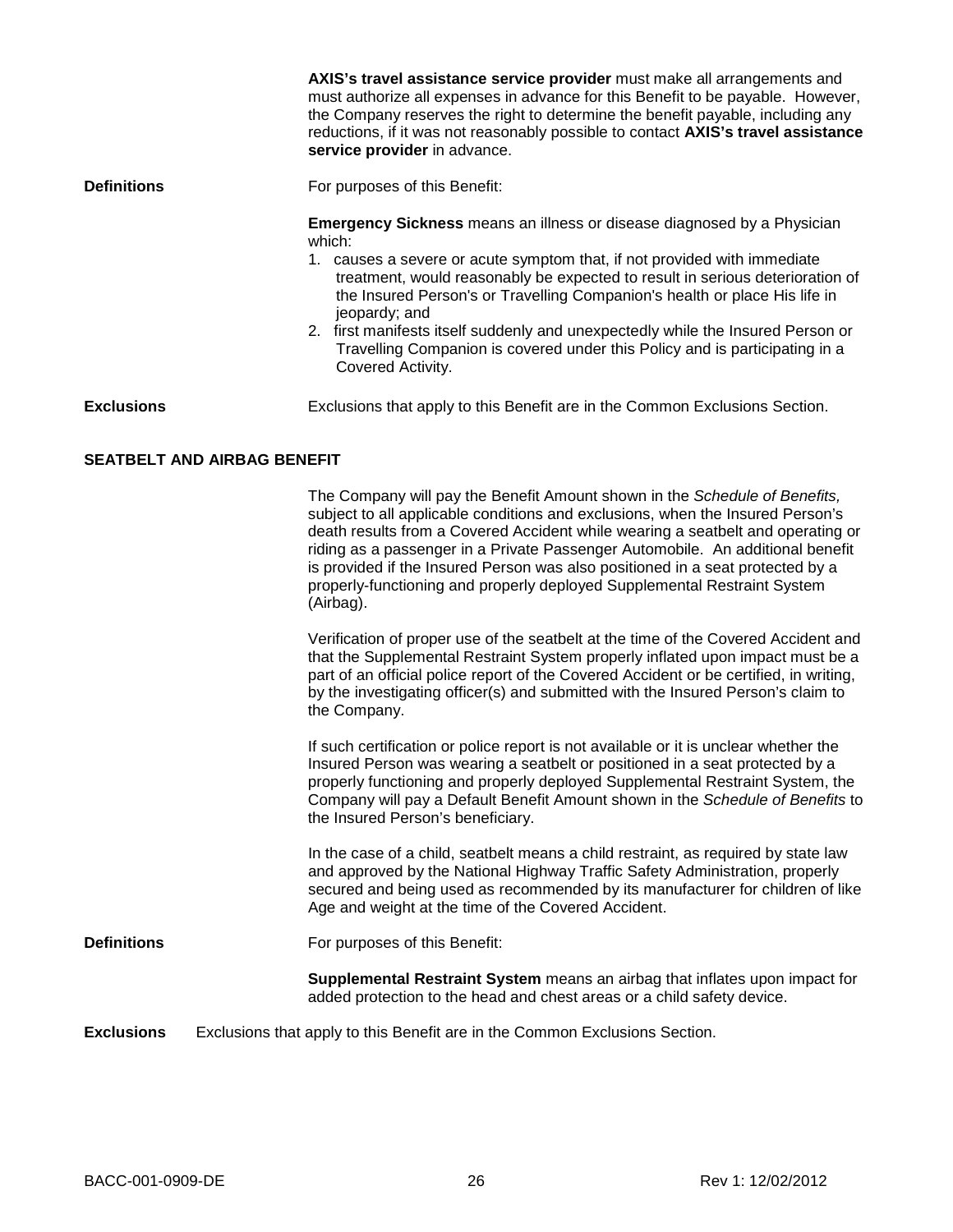### **ACCIDENTAL SEVERE BURN AND DISFIGUREMENT BENEFIT**

|                                                                    | The Company will pay the Benefit Amount, shown in the Schedule of Benefits,<br>subject to all applicable conditions and exclusions, if the Insured Person suffers a<br>Severe Burn due to a Covered Accident.                                                                                                                                                                                                                                                                                                                                                                                                                |
|--------------------------------------------------------------------|------------------------------------------------------------------------------------------------------------------------------------------------------------------------------------------------------------------------------------------------------------------------------------------------------------------------------------------------------------------------------------------------------------------------------------------------------------------------------------------------------------------------------------------------------------------------------------------------------------------------------|
|                                                                    | A Physician must determine that the burn satisfies all of the following:<br>a. involves the minimum percentage shown in the Schedule of Benefits;<br>b. be classified as shown in the Schedule of Benefits; and<br>c. results in disfigurement or loss of physical abilities.                                                                                                                                                                                                                                                                                                                                                |
| <b>Definitions</b>                                                 | For purposes of this benefit:                                                                                                                                                                                                                                                                                                                                                                                                                                                                                                                                                                                                |
|                                                                    | Severe Burn/Severely Burned means cosmetic disfigurement of at least 20% of<br>the surface of a body area due to a Covered Injury that is a third-degree, as<br>determined by a Physician. The Company has the right, at its own expense; to<br>have the Physician's determination verified by a Physician of the Company's<br>choice. A third degree, full-thickness burn is the destruction of the skin through<br>the entire thickness or depth of the dermis and possibly into underlying tissues,<br>with loss of fluid and sometimes shock, by means of exposure to fire, heat,<br>caustics, electricity or radiation. |
| <b>Exclusions</b>                                                  | Exclusions that apply to this benefit are in the Common Exclusions Section.                                                                                                                                                                                                                                                                                                                                                                                                                                                                                                                                                  |
| <b>BURIAL AND CREMATION BENEFIT</b>                                |                                                                                                                                                                                                                                                                                                                                                                                                                                                                                                                                                                                                                              |
|                                                                    | The Company will pay the Benefit Amount shown in the Schedule of Benefits,<br>subject to all applicable conditions and exclusions, for burial or cremation of the<br>Insured Person who dies from a Covered Injury and an Accidental Death Benefit<br>is payable under this Policy.                                                                                                                                                                                                                                                                                                                                          |
| <b>Exclusions</b>                                                  | Exclusions that apply to this Benefit are in the Common Exclusions Section.                                                                                                                                                                                                                                                                                                                                                                                                                                                                                                                                                  |
| HEPATITIS BENEFIT OCCUPATIONAL OR ASSIGNED DUTIES ACCIDENT BENEFIT |                                                                                                                                                                                                                                                                                                                                                                                                                                                                                                                                                                                                                              |
|                                                                    | The Company will pay the Benefit Amount shown in the Schedule of Benefits,<br>subject to all applicable conditions and exclusions, if the Insured Person suffers a<br>Covered Injury during the performance of Occupational or Assigned Duties and it                                                                                                                                                                                                                                                                                                                                                                        |

results in the Insured Person acquiring and testing positive for Hepatitis C within one year of the date of an Occupational or Assigned Duties Covered Accident. The benefit is payable if, within 96 hours of the Covered Accident, the Insured Person: 1) reports the Covered Accident to the Company and the Policyholder in writing; and 2) undergoes a Food and Drug Administration (FDA) approved

preliminary screening test for Hepatitis which indicates negativity with respect to the presence of any antibodies or antigens to such disease. The Company must receive written notification of the test results, from the laboratory that performed the test, as soon as reasonably possible.

The Company will not pay for any expenses incurred for testing.

#### **Definitions** For purposes of this Benefit:

**Occupational Duties** means the performance of duties that are:

- 1. normally performed on behalf of the Policyholder; and
- 2. assisting, caring for or otherwise involved with, sick or injured persons.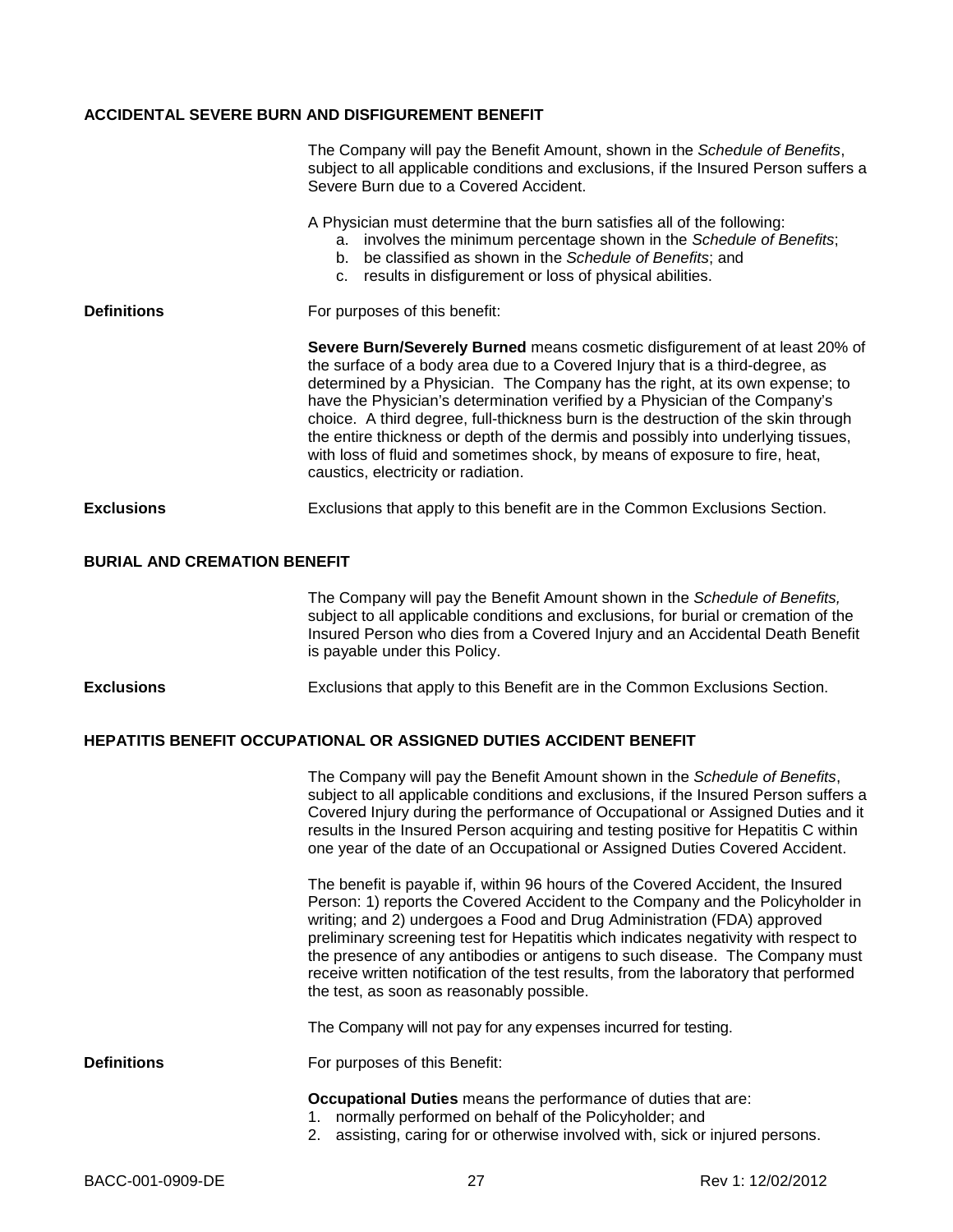|                                     | Assigned Duties means performance of duties, whether for pay or on a<br>volunteer basis, that are:<br>1. assigned by the Policyholder; and<br>2. assisting, caring for or otherwise involved with, sick or injured persons.                                                                                                                                                                                                                                                                                                                                                             |
|-------------------------------------|-----------------------------------------------------------------------------------------------------------------------------------------------------------------------------------------------------------------------------------------------------------------------------------------------------------------------------------------------------------------------------------------------------------------------------------------------------------------------------------------------------------------------------------------------------------------------------------------|
|                                     | Hepatitis means viral Hepatitis C and does not include Hepatitis A, B, E or D.                                                                                                                                                                                                                                                                                                                                                                                                                                                                                                          |
| <b>Exclusions</b>                   | Exclusions that apply to this Benefit are in the Common Exclusions Section.                                                                                                                                                                                                                                                                                                                                                                                                                                                                                                             |
| <b>PROSTHESIS APPLIANCE BENEFIT</b> |                                                                                                                                                                                                                                                                                                                                                                                                                                                                                                                                                                                         |
|                                     | The Company will pay the Benefit Amount shown in the Schedule of Benefits,<br>subject to all applicable conditions and exclusions, if an Insured Person suffers a<br>Covered Loss that requires use of a Prosthetic Appliance Device. The Company<br>will pay the Prosthesis Appliance Benefit when a charge is incurred. This Benefit<br>is not payable for hearing aids, wigs, or any dental aids, including false teeth.                                                                                                                                                             |
| <b>Definitions</b>                  | For purposes of this Benefit:                                                                                                                                                                                                                                                                                                                                                                                                                                                                                                                                                           |
|                                     | Prosthetic Appliance Device means a removable artificial substitute or<br>replacement of a part of the body. It does not include:<br>dental aids, including false teeth, treatment or repair of caps, crowns, braces,<br>bridges, dentures, fillings or other artificial dental devices;<br>eyeglasses;<br>cosmetic prosthesis such as hair wigs;<br>other types of prosthesis devices that are permanently implanted such as<br>artificial hip or tooth;<br>any experimental prosthesis; or<br>any auditory prosthesis (a device that substitutes for or enhances ability to<br>hear). |
| <b>Exclusions</b>                   | Exclusions that apply to this Benefit are in the Common Exclusions Section.                                                                                                                                                                                                                                                                                                                                                                                                                                                                                                             |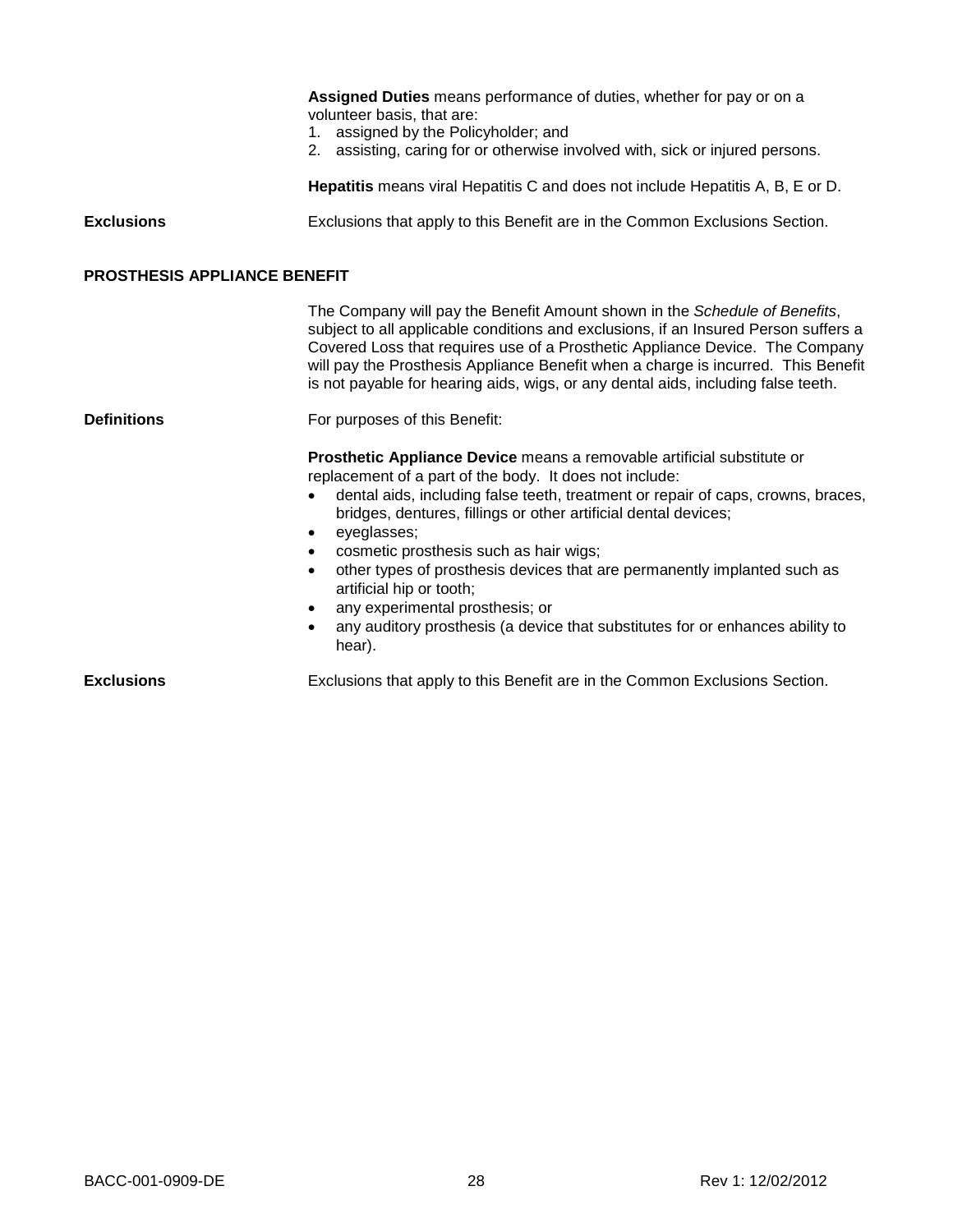### **DELAWARE CIVIL UNION NOTICE TO INSUREDS**

On January 1, 2012m the Delaware Civil Union and Equality Act of 2011 ("the Act") takes effect. The Act, which creates a legal relationship between two persons of the same or opposite swx who form a civil union, provides that parties to a civil union are entitled to the same legal obligations, responsibilities, protections and benefits as those afforded or recognized by the laws of Delaware to spouses in a legal marriage. The Act also provides that a party to a civil union shall be included in any definition or use of the terms "marriage", "married", "spouse", "family", "immediate family", "dependent", "next of kin" or any other descriptive term for a spousal relationship when used in Delaware law including the Delaware Insurance Code.

This notice is to inform you that in compliance with the Act, effective January 1, 2012, under all AXIS Insurance Company insurance certificates and riders covering Delaware residents, any benefit, coverage or right, governed by Delaware state law, provided to a person considered a spouse by marriage will also be provided to a party of a civil union and any benefit, coverage or right, governed by Delaware state law, provided to a child of a marriage will also be provided to a child of a civil union.

Federal Law may impact how certain spousal rights and benefits within some insurance products are treated. For example, federal tax laws that afford favorable income deferral options to an opposite-sex spouse under the Internal Revenue Code do not currently extend such rights to a same-sex spouse (e.g., the Federal Defense of Marriage Act).

More information on the act or how it affects insurance coverage is available by calling AXIS Insurance Company at (888) 870-AXIS (2947).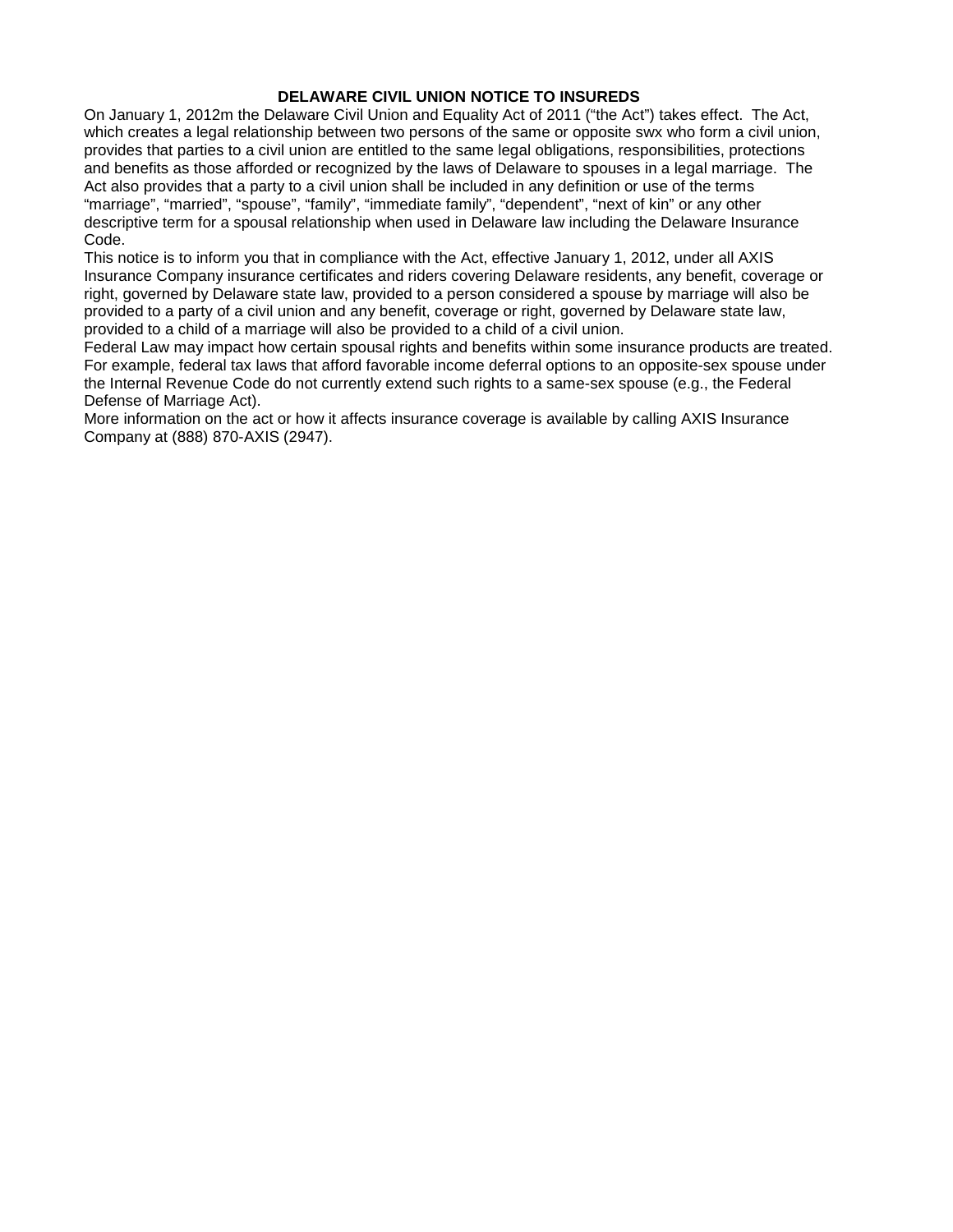

# **HIPAA PRIVACY NOTICE**

### **THIS NOTICE DESCRIBES HOW MEDICAL INFORMATION ABOUT YOU MAY BE USED AND DISCLOSED AND HOW YOU CAN GET ACCESS TO THIS INFORMATION. PLEASE REVIEW IT CAREFULLY.**

AXIS Insurance Company values its relationship with you. Protecting the privacy of the information we have about you is of great importance to us. We want you to understand how we protect the confidentially of information as well as how and why we use and disclose it. We are required by law to maintain the privacy of protected health information and to provide you with notice of our legal duties and privacy practices with respect to this information. "Protected health information" includes any individually identifiable information that we obtain from you or others that relates to your physical or mental health, the health care you have received, or payment for your healthcare.

This privacy policy applies to policies underwritten by AXIS Insurance Company. This notice explains your rights. It also explains our legal duties and privacy practices. We are required by federal law to give you this notice. We reserve the right to change the terms of this notice, and should that occur, we will provide you with a copy of the new notice.

### **HOW WE MAY USE AND DISCLOSE YOUR PROTECTED HEALTH INFORMATION**

We use and disclose your Protected Health Information (PHI) for the purposes of your treatment, for payment and for health care operations. Not every use or disclosure in a category is listed. However all of the ways that we may use or disclose PHI will fall within one of these categories.

**Your Authorization:** Except as outlined below, we will not use or disclose your PHI for any purpose unless you have signed a form authorizing use or disclosure. You may take away this authorization at any time, in writing. We will then stop using your PHI for that purpose. But, if we have already used or shared your PHI based on your authorization, we cannot undo any actions we took before you told us to stop.

**For Payment**: We use and disclose PHI as necessary for payment purposes. For example, we may use your PHI to process a claim or may give information to a doctor's office to confirm your benefits.

**For Health Care Operations**: We use and disclose PHI for our health care operations such as customer service, premium rating, fraud and abuse prevention and detection, and other functions related to your health policy. For example, we may use PHI to review the quality of care and services you get. We may also use PHI to provide you with case management or care coordination services.

**For Treatment Activities**: We do not provide treatment. This is the role of a health care provider such as your doctor or a hospital. But, we may share PHI with your health care provider so that the provider may treat you.

**To Others**: You may authorize us in writing to give your PHI to someone else for any reason. Also, if you are present, and provide authorization, we may give your PHI to a family member, friend or other person. We would do this if it has to do with your current treatment or payment for your treatment. If you are unavailable, incapacitated, or facing an emergency medical situation, we may share limited PHI with a family member, friend or other person if sharing your PHI is in your best interest.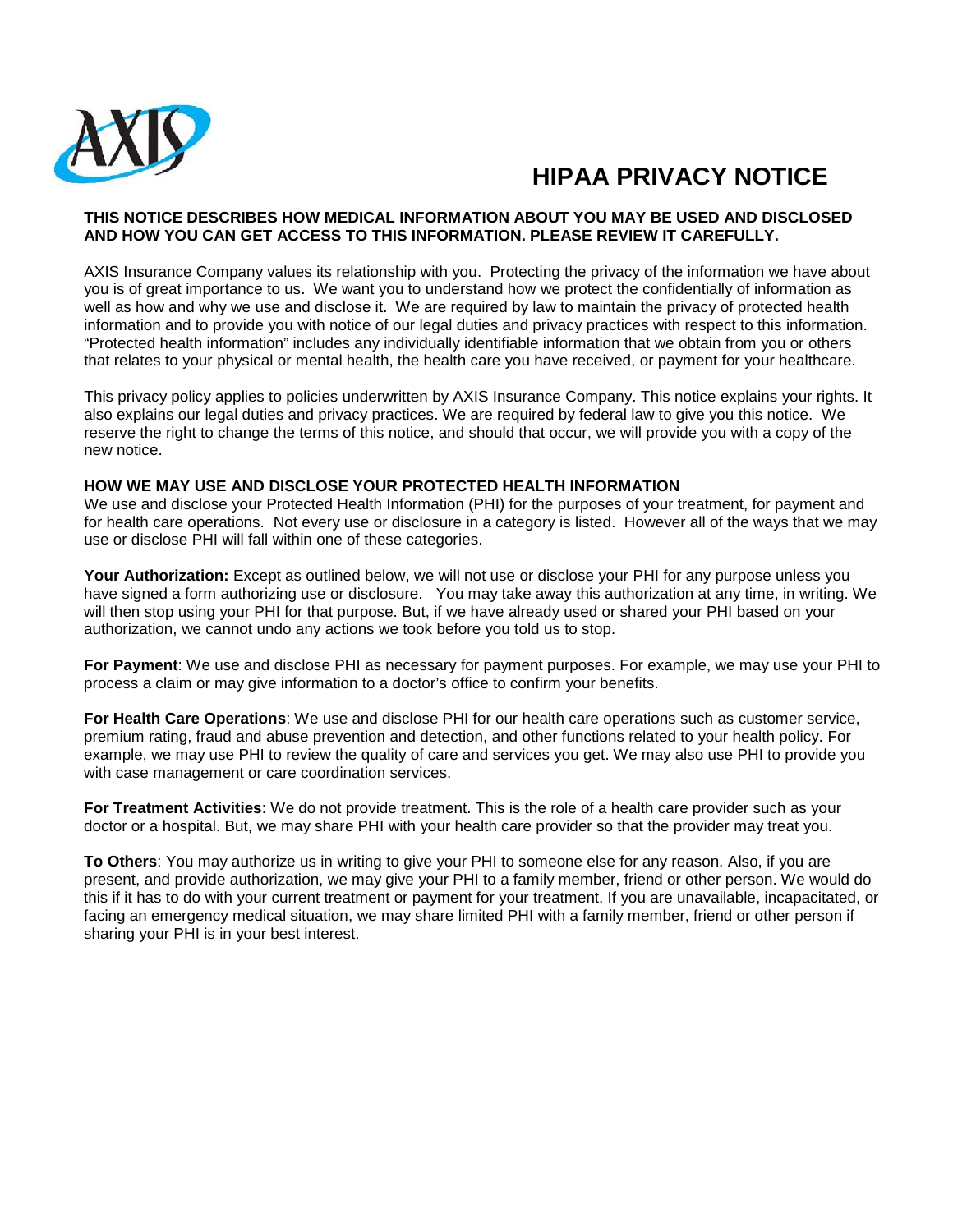**As Allowed or Required by Law:** We may also use or disclose your PHI, as allowed by federal law, for many types of activities. PHI can be shared for health oversight activities. It can also be shared for judicial or administrative proceedings, with public health authorities, for law enforcement reasons, and to coroners, funeral directors or medical examiners (about decedents). PHI can also be shared for certain reasons with organ donation groups, for research, and to avoid a serious threat to health or safety. It can be shared for special government functions, for workers' compensation, to respond to requests from the U.S. Department of Health and Human Services and to alert proper authorities if we reasonably believe that you may be a victim of abuse, neglect, domestic violence or other crimes. PHI can also be shared for any purpose as required by law.

We may share PHI with the sponsor of the plan or use in the administration of the plan. Plan sponsors that receive PHI are required by law to have controls in place to keep it from being used for reasons that are not proper.

### **YOUR HIPAA PRIVACY RIGHTS**

### **Access to Your PHI**

You have the right to obtain a copy and inspect specific items of your PHI, such as your policy or claim information, for as long as we maintain it. We may deny your request to access certain PHI, as permitted or required by law. We may require your request for access in writing. Your request for access should contain as much detail as possible regarding the PHI you wish to review. We may charge a reasonable fee for access to your PHI.

### **Amendments to Your PHI**

You have the right to request that the PHI we maintain about you be amended or corrected if you believe it is incorrect. We are not legally obligated to make all requested amendments but will give each request appropriate consideration. Requests for amendment must be in writing and must state the reasons for the amendment request.

### **Accounting for Disclosures of Your PHI**

You have the right to request an accounting of certain disclosures made by us of your PHI. Examples of disclosures that we are required to account for include those to state insurance departments, pursuant to valid legal process, or for law enforcement purposes. Requests must be made in writing. We are not legally obligated to provide an accounting of every disclosure but will give each request appropriate consideration. The accounting will not include disclosures made prior to June 1, 2011.

### **Restrictions on Uses and Disclosures of Your PHI**

You have the right to request restrictions on certain uses and disclosures of your PHI for treatment, payment, or health care operations by notifying us of your request for a restriction in writing. We are not legally required to agree to your restriction request but will give each request appropriate consideration.

### **Confidential Communication of PHI**

You have the right to request to receive communications from us regarding your PHI by another method of contact or at an alternative address. We will accommodate reasonable requests, which must clearly state that disclosure of all or part of the information could endanger your health or safety.

**Right to a Copy of the Notice –** You have the right to a paper copy of this Notice upon request by contacting us at the telephone number or address below.

### **Potential Impact of Other Applicable Laws**

HIPAA (the federal privacy law) generally does not preempt, or override other laws that give people greater privacy protections. As a result, if any state or federal privacy law requires us to provide you with more privacy protections, then we must also follow that law in addition to HIPAA.

### **Complaints**

If you think we have not protected your privacy, you can file a complaint with us. You may also file a complaint with the Office for Civil Rights in the U.S. Department of Health and Human Services in Washington, D.C. We will not take action against you for filing a complaint.

### **Contact Information**

If you have questions or need further assistance regarding this Notice, or wish to exercise any of the abovementioned rights, you may write to us at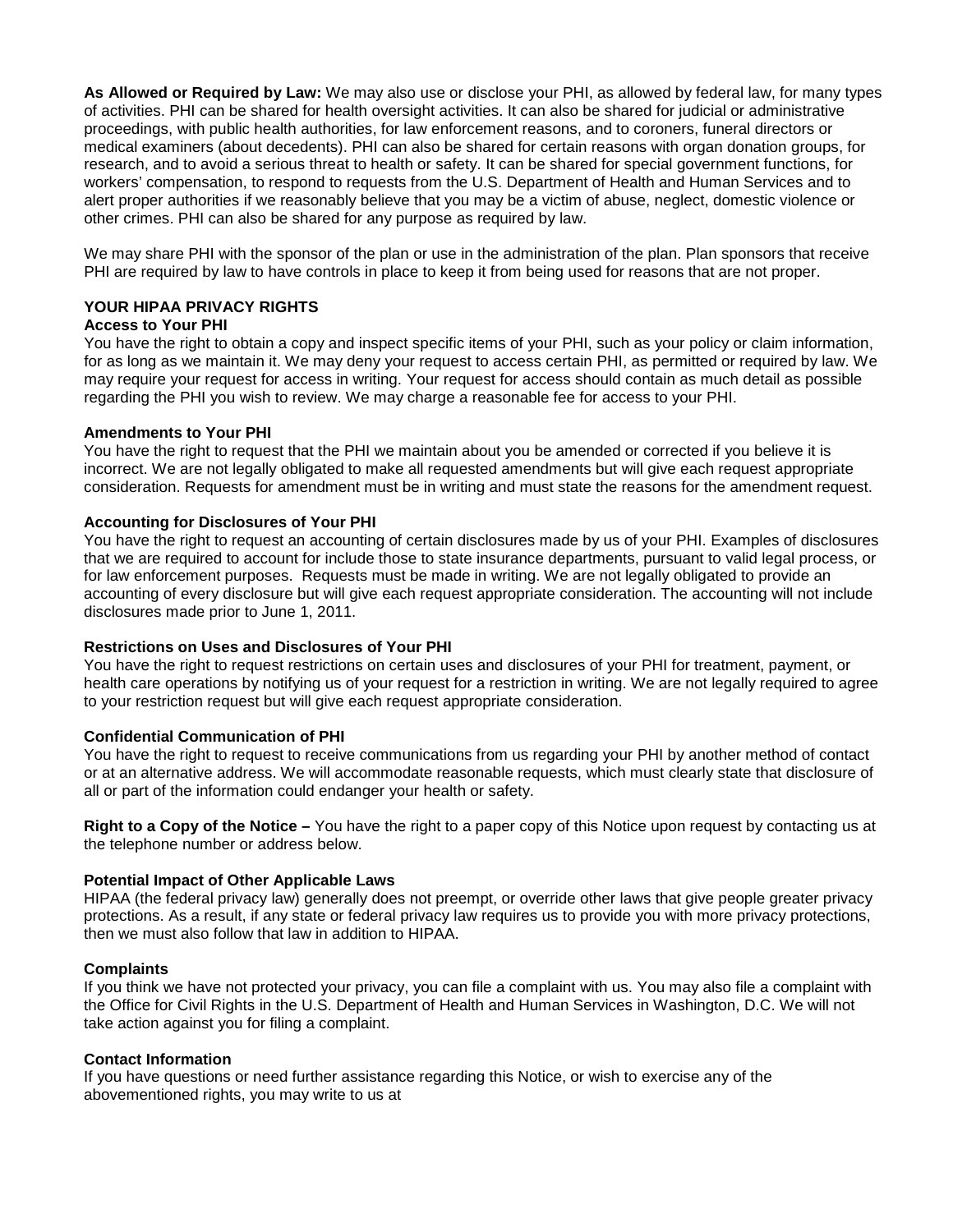### **Administrative Address:**

AXIS Insurance Company 1 University Square Drive, Suite 200 Princeton, NJ 08540 888.870.AXIS (2947) General questions - please send to [USSales.AccHealth@axiscapital.com](mailto:USSales.AccHealth@axiscapital.com)

Please include your name, address, plan sponsor, and policy number in any correspondence.

Effective June 1, 2011